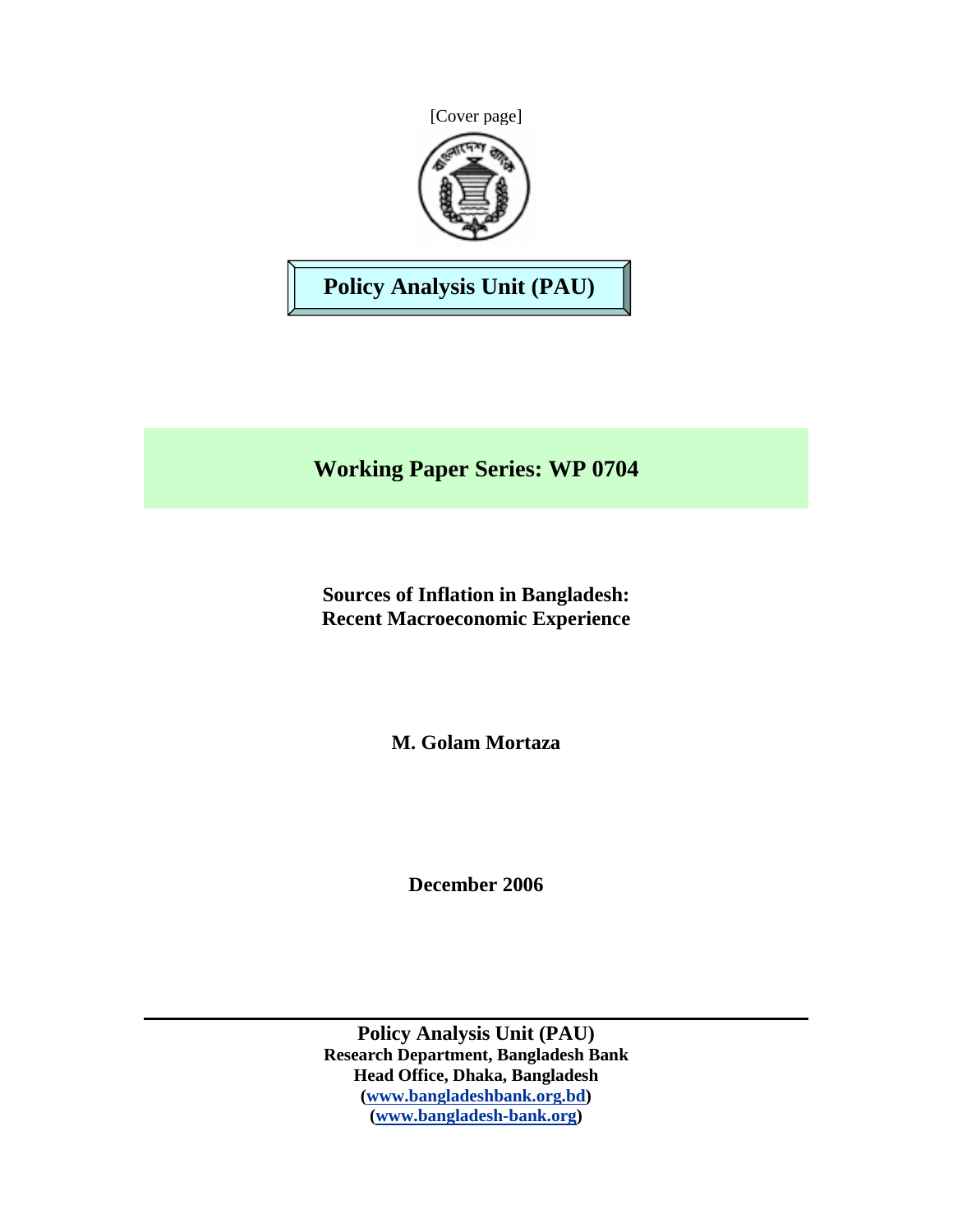

# **Policy Analysis Unit\* (PAU)**

# **Working Paper Series: WP 0704**

**Sources of Inflation in Bangladesh: Recent Macroeconomic Experience** 

**M. Golam Mortaza** 

**Research Economist, Policy Analysis Unit Research Department Bangladesh Bank** 

**December 2006** 

## **Copyright © 2006 by Bangladesh Bank**

*\* In an attempt to upgrade the capacity for research and policy analysis at Bangladesh Bank (BB), PAU prepares and publishes several Working Papers on macroeconomic research every quarter. These papers reflect research in progress, and as such comments are most welcome. It is anticipated that a majority of these papers will eventually be published in learned journals after the due review process. Neither the Board of Directors nor the management of, or any agency of the Government of Bangladesh, however, necessarily endorses any or all of the views expressed in these papers. The latter reflect views based on professional analysis carried out by the staff of Bangladesh Bank, and hence the usual caveat as to the veracity of research reports applies.*

**[An electronic version of this paper is available at www.bangladeshbank.org.bd]**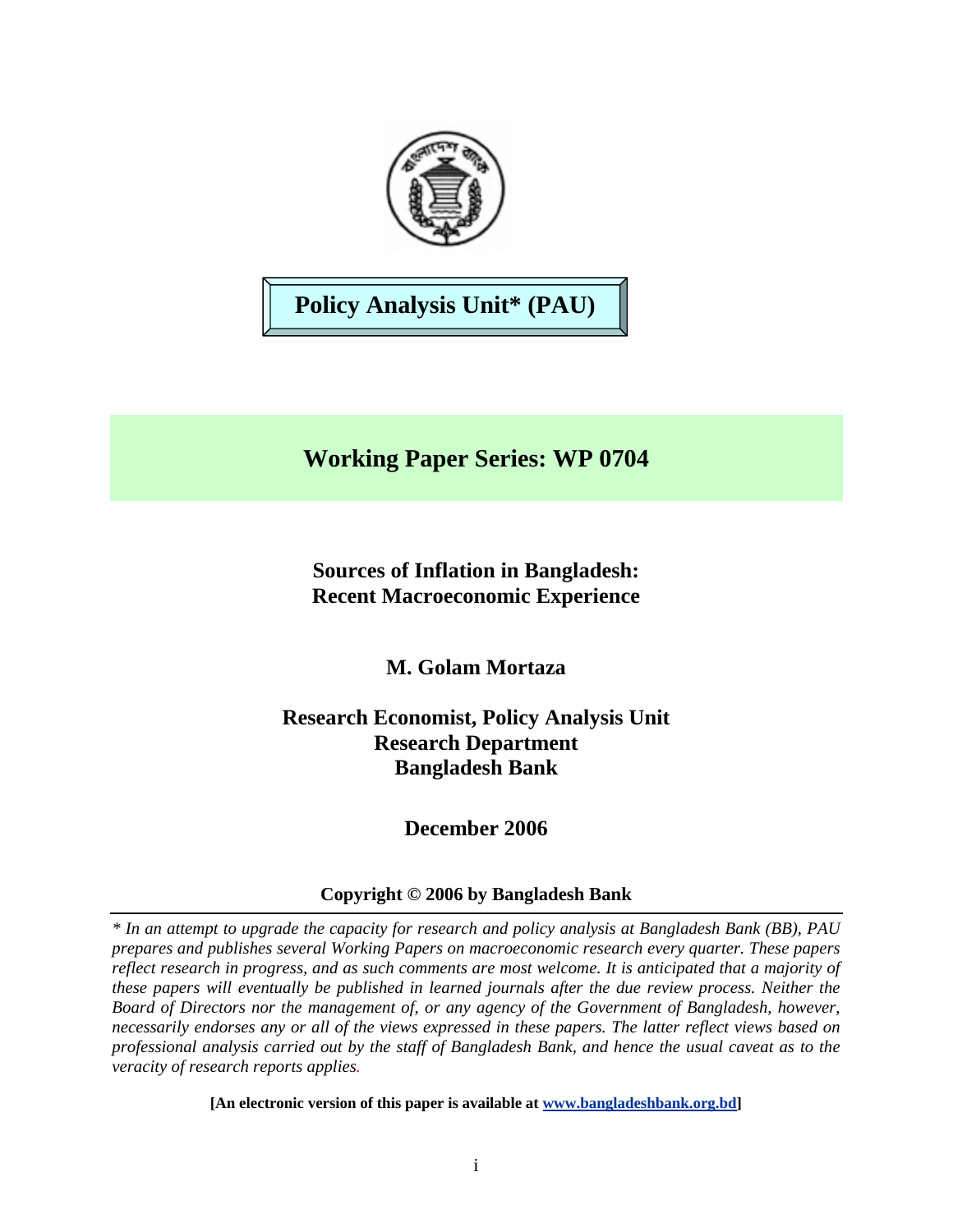#### **Sources of Inflation in Bangladesh: Recent Macroeconomic Experience**

#### **M. Golam Mortaza**<sup>∗</sup>

December 2006

#### **Abstract**

This paper attempts to analyse the sources of inflation in Bangladesh during FY90-FY06. Using quarterly data from July-September 1989 to April-June 2006, this paper empirically explores the relationship between inflation and its sources under the unrestricted vector autoregressions (VARs) system. The empirical evidence demonstrates that money supply and exchange rates have a significant positive influence on inflation. In addition, the paper identifies a significant negative relationship between deposit rate of interest and inflation. The above results have important policy implications in the sense that they suggest demand management policy is required to maintain domestic price stability in Bangladesh.

Keywords: Sources of Inflation, Recent Macroeconomic Experience, Bangladesh.

JEL Classification: E31, E37, E50.

 $\overline{a}$ 

<sup>∗</sup> The author is a Research Economist, Policy Analysis Unit (PAU), Research Department, Bangladesh Bank, Dhaka, Bangladesh. The author would like to thank Prof. Syed M. Ahsan, World Bank Institute (WBI) Resident Economic Advisor at the Bangladesh Bank, for his helpful suggestions and comments on the earlier drafts of the paper. However, the views expressed in this paper are of the author's own and do not necessarily reflect the views of the Bangladesh Bank.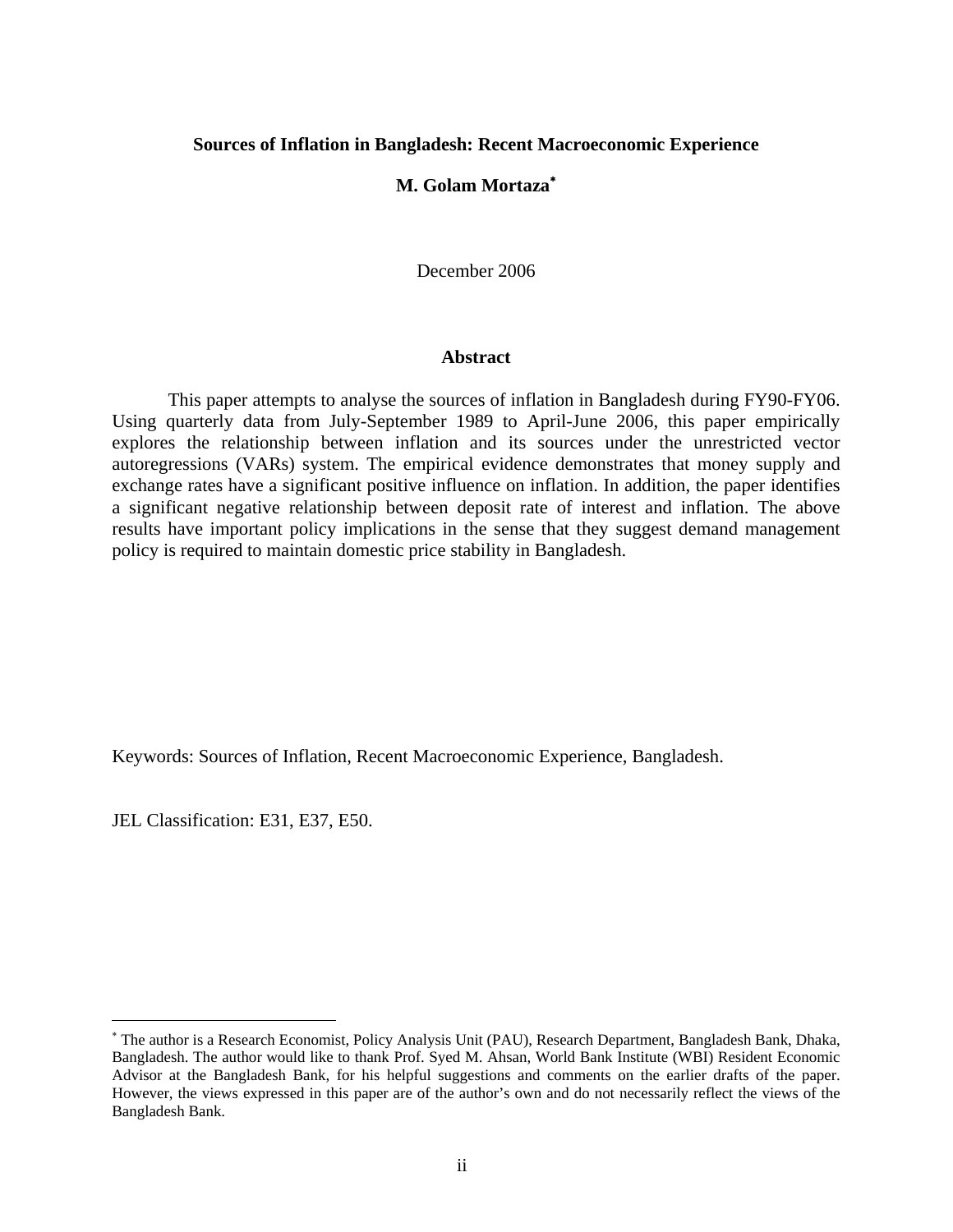#### **Sources of Inflation in Bangladesh: Recent Macroeconomic Experience**

#### **1. Introduction**

 $\overline{a}$ 

One of the fundamental objectives of sound macroeconomic policy is to maintain price stability vis-à-vis full-employment economic growth. In this context, the main contribution that monetary policy can probably make to economic management in the long-run is maintaining stable and low inflation rates. The popular opinion about the costs of inflation is that inflation makes everyone worse off by reducing the purchasing power of incomes, eroding living standards and adding, in many ways, to life's uncertainties (Lipsey *et al.* 1982: 752). Broadly speaking, the primary effects of inflation are the redistribution of income and wealth associated with unanticipated inflation, which is likely to affect economic activities and resource allocation of the country (Taslim and Chowdhury 1995: 330). In an open economy, the cost of inflation is even higher. If prices and costs in the domestic economy rise at a faster rate than that of trading partners, then all else equal, imports become cheaper and exports dearer, making it increasingly difficult to compete in world trade. Thus, it is necessary to maintain price stability through controlling its channels or sources that are responsible for inflationary impulse, which can help the monetary authority in its policy making process.<sup>1</sup>

Since independence in 1971, Bangladesh has been under a persistent inflationary pressure caused mainly by excess money supply, as mentioned in Hossain (1995: 44). For this reason, in particular, price stability has been as one of the most important policy objectives of Bangladesh authorities over the years. That is presumably the reason why Bangladesh registered a favourable performance in terms of inflation rate compared to its neighbouring countries during the period 1990-2004.<sup>2</sup> During this period, average inflation rate in Bangladesh was the lowest in South Asia, at the same time, average GDP growth rate in the country was also high followed by that of India. However, financial deepening (as measured by broad money supply to GDP ratio) in Bangladesh remained the lowest, with even comparatively lower exchange rate depreciation. All of these factors appeared to have played a significant role for lower inflation rates in Bangladesh compared to its neighbours. However, it is necessary to provide a quantitative benchmark for the relative importance of various sources of inflation in Bangladesh.

The objective of the study is to find out the sources of inflation in the context of Bangladesh over a long time period of FY90-FY06. To do so, first, the paper will explain the trends of inflation and its determinants using yearly data and second, the empirical analysis will be conducted by unrestricted vector autoregressions (VARs) approach using quarterly data for the period of July-September 1989 to April-June 2006. The contribution of this paper to the empirical analysis carried out by earlier studies can be explained in several ways. First, the study uses more sophisticated estimation techniques such as VARs rather than ordinary least squares (OLS) used by the other papers to explain the factors of inflation in Bangladesh. Second, since using annual data in the estimation may understate the possible shocks on inflation, the study uses quarterly

<sup>&</sup>lt;sup>1</sup> See, for instance, Taslim and Chowdhury (1995) for a systematic explanation about the cost of inflation and how to control it.

 $2^2$  See, for instance, Annex Table 1 for a comparable picture of inflation and its determinants for South Asian Countries.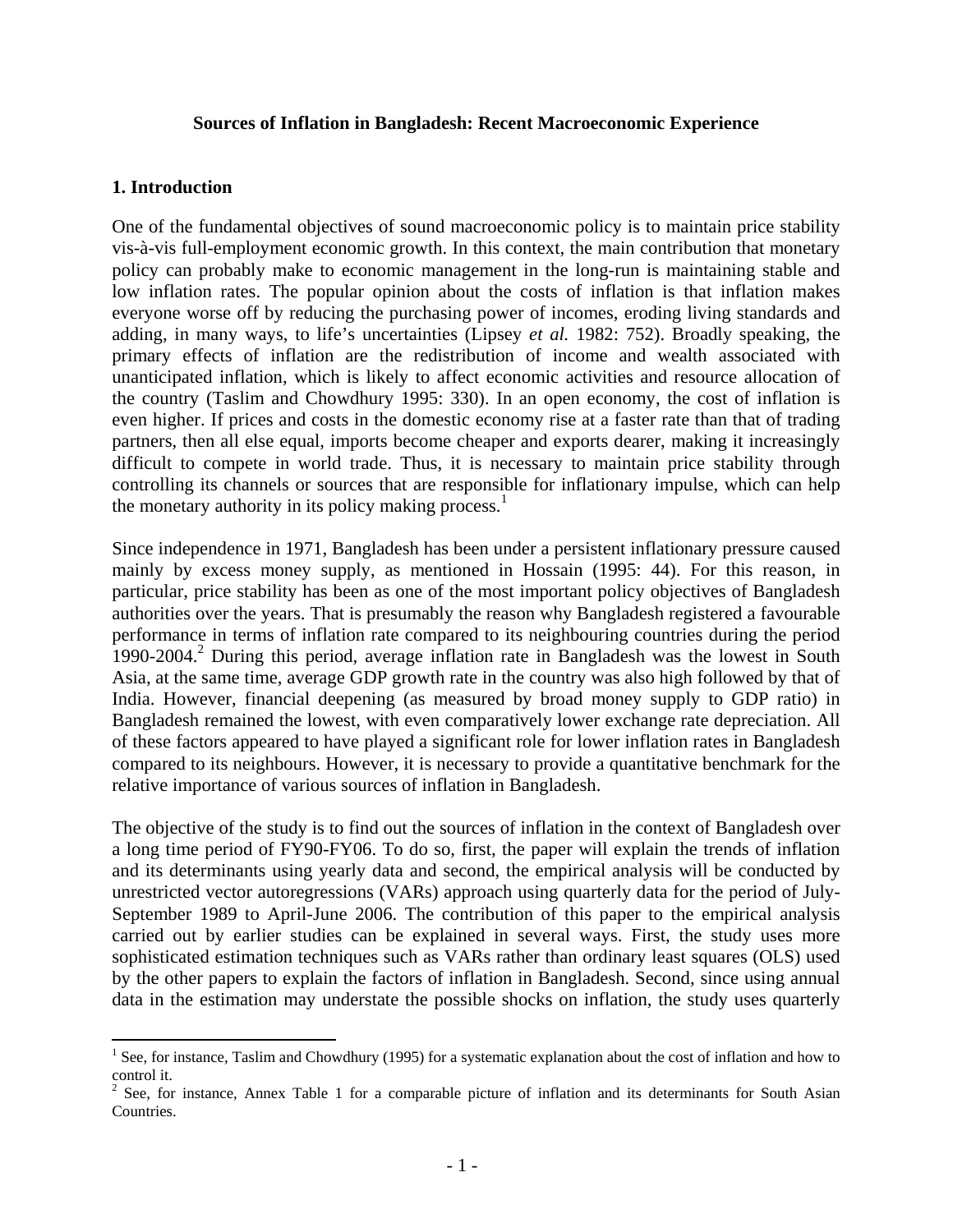data rather than annual to observe more frequent response of the determinants of inflation. Third, this study adds to the empirical work on inflation analysis in Bangladesh by extending the coverage of the study to recent data, particularly up to FY03-FY06, which is significant as a period characterized by a flexible exchange rate regime. And finally, the results of the paper intend to provide a quantitative benchmark for the relative importance of various sources of inflation in Bangladesh and will map out the dynamic response of inflation to different shocks as variance decompositions (VDCs) and impulse response functions (IRFs) are used for the estimation purpose.

In the estimation process, the unit root tests are employed for checking time series properties of the concerned variables. The order of the variables is determined using pair-wise Granger causality tests and theoretical underpinnings. In the VAR system, VDCs and IRFs are employed as the final estimation. The results of the empirical analysis suggest that increase in money supply and exchange rate depreciation has a significantly positive but short-run influence on inflation, while deposit rate of interest has a significantly negative but short-run influence on inflation. These results have important implications for the conduct of monetary policy of the country.

The remainder of the paper is organized as follows. Following the introduction in Section 1, Section 2 reviews the literature pertaining to sources of inflation. Section 3 provides a recent overview of inflation in Bangladesh. Both trends of inflation and its determinants are discussed in this section during the period FY90-FY06. The VAR model and estimation methodology employed for empirical analysis in the paper are discussed in Section 4. Section 5 provides data specification and estimated results. Finally, Section 6 summarizes the major findings and their policy implications.

## **2. Literature Review**

The study of causes of inflation has probably given rise to one of the most significant macroeconomic debates in the field of economics. The debates differ in their hypotheses, mainly due to a range of conventional views about the appropriate measure to control inflation and also due to disparity between developed and developing countries. In general, the cause of inflation in developed countries is broadly identified as growth of money supply, based on the famous premise of the great monetary economist, Milton Friedman *"inflation is always and everywhere a monetary phenomenon."* According to Friedman's quantity theory of money there is a general agreement that growth in the quantity of money is the primary determinant of the inflation rate (Mankiew, 1997:156). In developing countries, in contrast, inflation is not a purely monetary phenomenon, but is often linked with fiscal imbalances and deficiencies in sound internal economic policies. Beside, factors typically related to fiscal imbalances such as higher money growth and exchange rate depreciation arising from a balance of payments crisis dominate the inflation process in developing countries, as discussed by Montiel (1989); Sergent and Wallace (1981); Liviatan and Piterman (1986). Seasonal shortages pertaining to agricultural production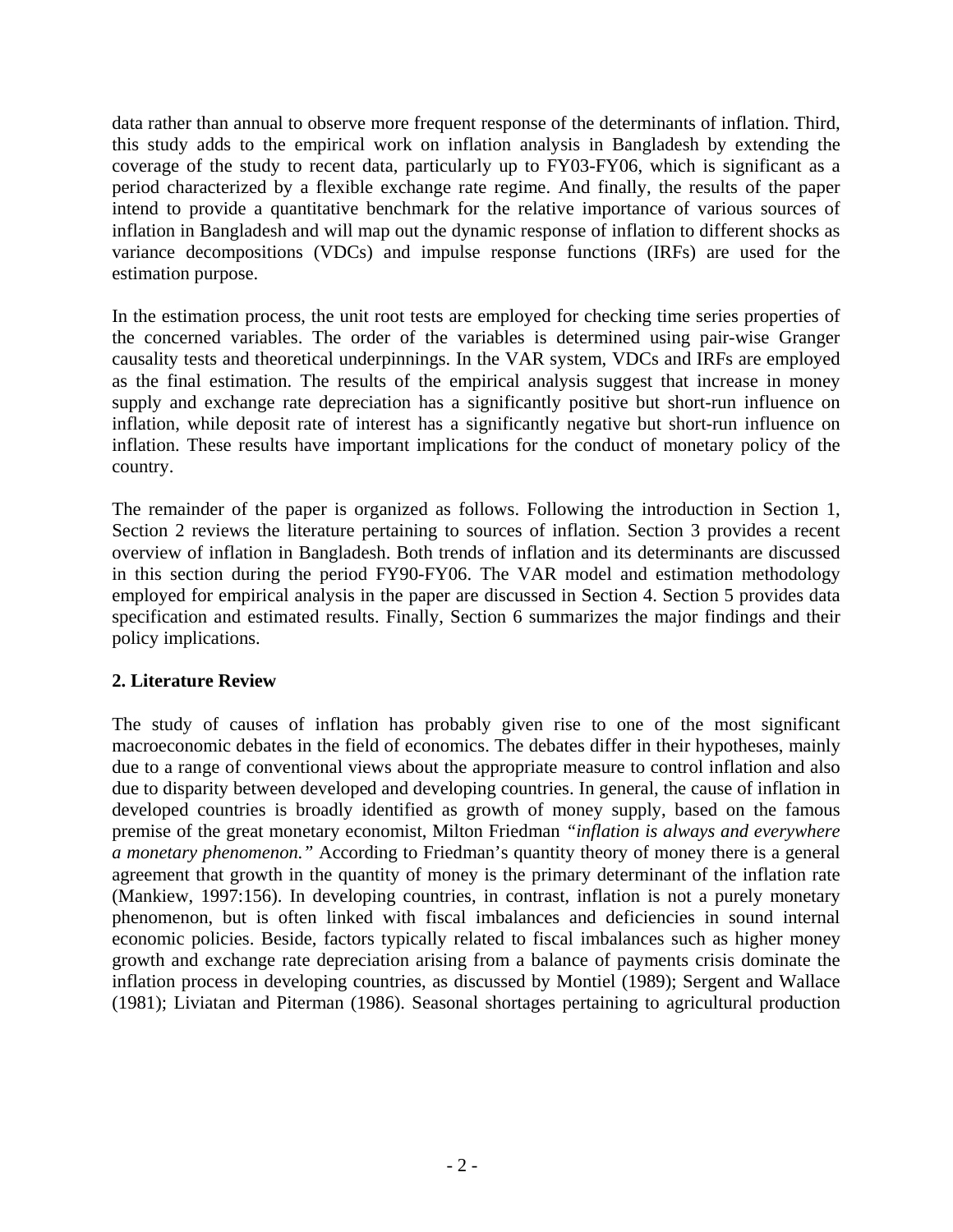and other supply side bottlenecks such as international oil price are also known as the common factors of inflation in developing economies.<sup>3</sup>

In economic theory, causes of the rise in general price level are essentially explained from two broad perspectives: *demand-pull* due to an increase in demand and *cost-push* due to an increase in the costs of factors of production. The causes of demand-pull inflation are related to excess demand resulting from the components of aggregate demand, namely, private consumption, investment, government expenditure and net exports. Any factor that causes an exogenous increase in any of these components will create an excess demand.<sup>4</sup> However, there exists a debate among economists about what actually triggers demand-pull inflation. The monetarists believe that the increase in aggregate demand is due entirely to the money supply increase in the economy. In this regard, they identify budget deficit, especially in developing countries, as one of the main channels through which money supply increases in the economy. On the other hand, non-monetarists or Keynesian argument stressed rigidities in the economy, mostly in the labour market. They assert that increases in spending in excess of the full employment level of output will create shortages and firms will raise prices accordingly.

In contrast, cost-push inflation may occur in the economy if there are increases in the costs of factor inputs, or if there is any kind of supply shock. In developed countries, supply shocks are generally identified as the rise in world oil prices and increases in wage settlements that push up the costs of production. In contrast, along with higher oil prices and wages, factors such as a currency devaluation or depreciation, interest rate increase, indirect taxation or removal of subsidies are referred to as sources of cost push inflation in developing countries. Taslim and Chowdhury (1995: 315) pointed out two aspects of inflation in an open economy. One is the *transmission of trading partner's inflation* to the domestic economy and another is the impact of changes in the relative price of exports and imports, known as the *terms of trade effect*. An increase in the interest rate causes a rise in the cost of borrowing, which ultimately affects prices of the final goods. However, in developed countries, increase in interest rate causes a decrease in spending, which lowers the general price level. Natural calamities such as a drought or a flood as well as political instability can also create supply shocks in these economies and, as a result, may cause inflation.

The role of inflationary expectations is also important in explaining inflationary process in a given period. If workers expect a rise in the inflation rate, they will demand higher nominal wage to keep their real wage stable. Once people come to expect high rates of inflation, the expectation alone will generate further inflation without any change in the existing labour market conditions (Taslim and Chowdhury 1995: 305). In general, if there is a lack of confidence in monetary policy, inflationary expectations are likely to be self-fulfilling.

 $\overline{a}$ 

 $3$  For the analysis of determinants of inflation in developing countries, see, for instance, Montiel (1989); Loungani and Swagel (2001); Liu and Adedeji (2000); Ball and Mankiew (1995); Ubide (1997); and Khan and Schimmelpfennig (2006).

<sup>&</sup>lt;sup>4</sup> See, Taslim and Chowdhury (1995: 291-293) for a detailed explanation of the possible channels how these factors can create excess demand. Among others, the explanation includes higher consumption demand due to higher income, higher investment demand due to optimistic view of the investors about the economy as well as government expansionary fiscal and monetary policies for creating more output and employment.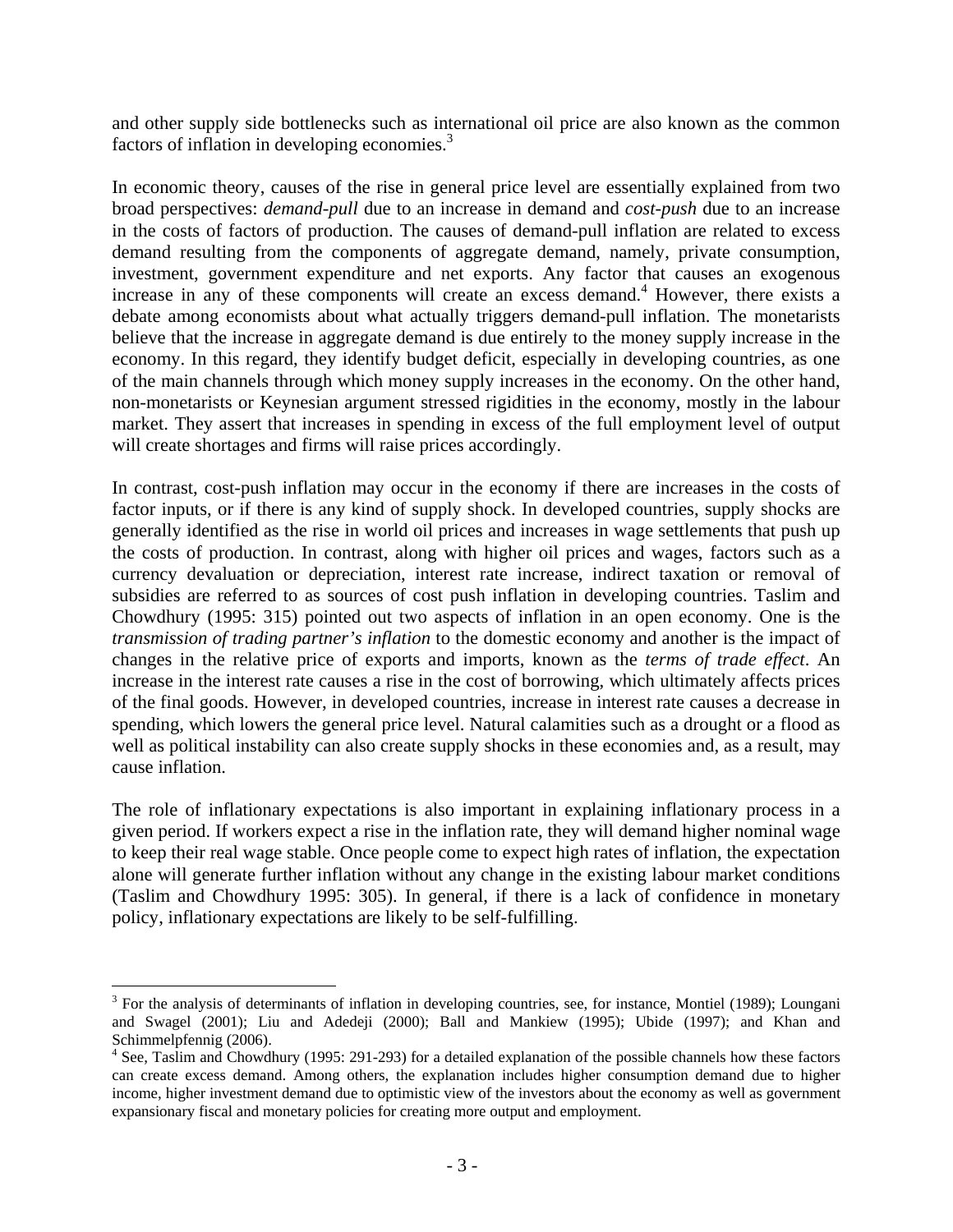There are a number of empirical studies, both cross country and country specific, regarding the determinants of inflation. For example, Loungani and Swagel (2001) give empirical evidences and develop stylized facts about the inflation process in developing countries. In searching for the determinants of inflation in developing countries, Loungani and Swagel (2001) find for that money growth and exchange rate regimes – factors typically related to fiscal imbalances – are more important in countries with floating exchange rate regimes than in those with fixed exchange rates. Again, inertial factors also dominate the inflation process in developing countries with fixed exchange rate regimes.<sup>5</sup>

Among country specific studies, Liu and Adedeji (2000), Ubide (1997), Leheyda (2005), and Khan and Schimmelpfennig (2006) are noted to have clear ideas about the determinants of inflation in developing countries. Most of the studies stress money supply as the major source of inflation in the respective economies. For example, in explaining inflation in Iran, Liu and Adedeji (2000) found that an excess money supply generates an increase in the rate of inflation which, in turn, intensified asset substitution (from money to foreign exchange). The study also found a permanent rise in real income as an inflation reducing factor in the long-run through increasing the real demand for money. Even though, the study of Ubide (1997) had a similar result with regards to money supply, it stresses, basically, the combination of monetary policy with seasonal behaviour of agricultural production and a collection of irregular events corresponding to agro-climate conditions as the explanation for Mozambique's inflation pattern. A recent study by Khan and Schimmelpfennig (2006), based on Pakistan data, indicate that monetary factors have played a dominant role in its recent inflation. Interestingly, changes in the wheat support price influenced inflation only in the short-run.

There are a number of studies in Bangladesh context where the dominant factors explaining the inflationary process in Bangladesh have been examined; though only a few of them are recent. In an early study, Taslim (1982) attempted to analyze the inflationary process in Bangladesh in light of the structuralist-monetarist controversy using the data for FY60 to FY80. The author systematically tested both the views in the context of Bangladesh as well as a hybrid model considering both views together. The findings clearly indicate that the rate of change of money supply and devaluation are the most significant explanatory variables. Any devaluation of the domestic currency is followed by an almost equal proportionate increase in the rate of inflation, while an increase in money supply does not induce an equal proportionate increase in the inflation rate as would be suggested by an extreme monetarist view.<sup>6</sup> In contrast, in formulating a model of inflation for Bangladesh, Begum (1991) considers a detailed approach that concentrates both on aggregate supply and demand. The empirical test shows that the significant variables for inflation are agricultural and import bottlenecks, government expenditure, rate of interest, wage rate, bank credit and expected inflation. The results regarding agricultural bottlenecks, rate of interest and credit show the dominance of the supply-side cost-push effect, while the results

1

<sup>&</sup>lt;sup>5</sup> Chopra (1985) suggested that inflation may have a substantial inertial component arising from the sluggish adjustment of inflationary adjustment of inflationary expectations or the existence staggered wage contracts as discussed in Loungani and Swagel (2001).

<sup>&</sup>lt;sup>6</sup> A recent study by Hossain (2002) investigates the exchange rate responses to inflation in Bangladesh during the period from FY73-FY99 and finds that the effect of devaluation on inflation was not significant, and this result remained robust throughout the sample period; rather it is past inflation that usually leads to devaluation in Bangladesh. In tracing the sources of inflation in Bangladesh, the paper argued that broad money supply growth and real output growth remain two key determinants of inflation.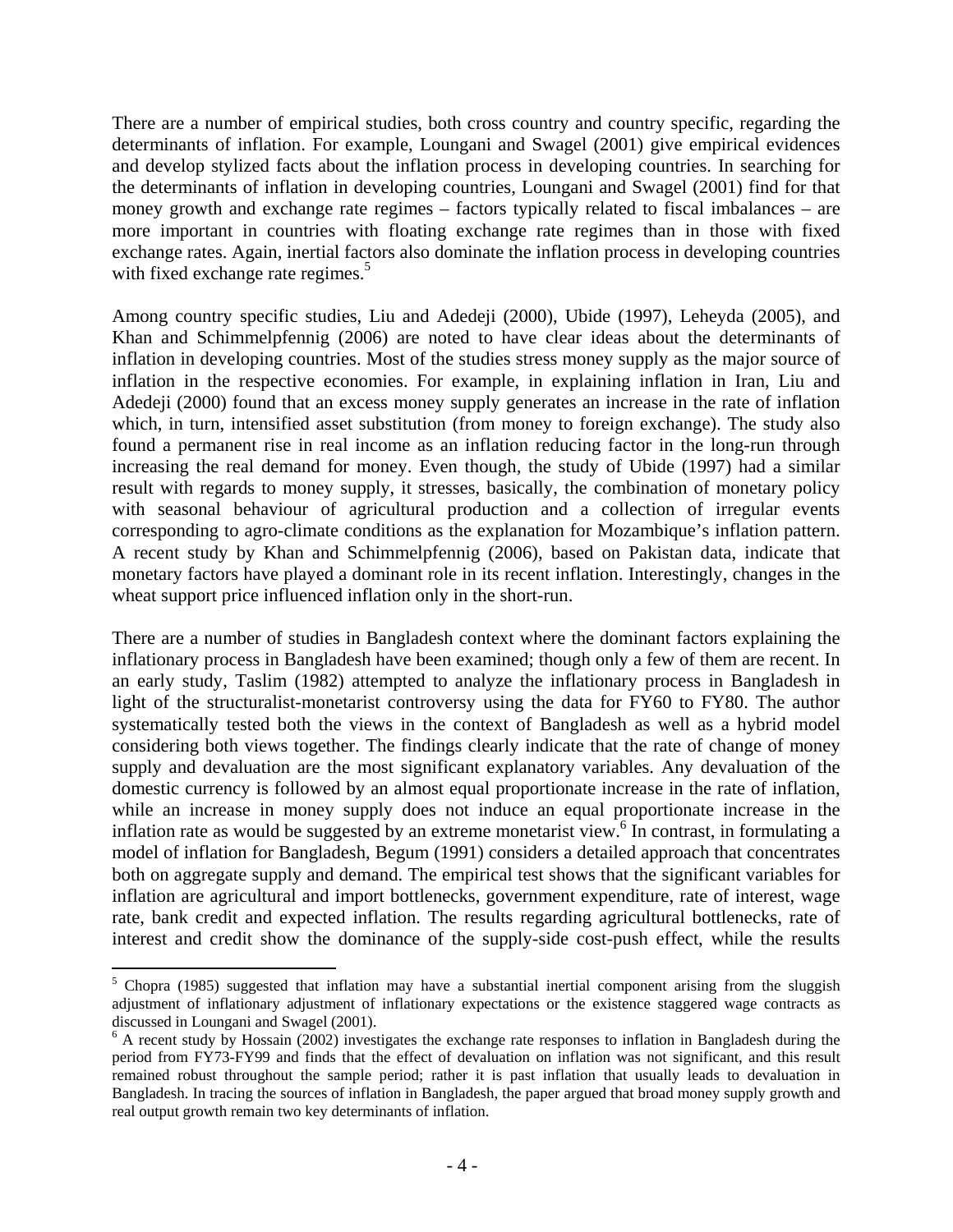regarding import bottlenecks, government expenditures, wage and expected inflation show the dominance of the demand side effect.

On the other hand, in investigating the relationship between money, prices, output and exchange rate in Bangladesh during the period 1974-92, Chowdhury *et al.* (1995) find that the inflationary process in Bangladesh cannot be explained exclusively by the monetarist or the structuralist factors. The paper noted that monetary shocks have a strong, but relatively short-run, impact on inflation, and therefore suggested that tight money may put a short-term dampening effect on inflation and help stabilize the foreign trade sector, but may also cause a slowdown in the economy. Using co-integration techniques, error correction models and the estimated quarterly data, Akhtaruzzaman (2005) attempted to identify the variables that are believed to generate inflation in Bangladesh during the period 1973-2002. The paper observes that inflation is negatively related with real income. In addition, both the level and rate of the devaluation of exchange rate, growth of money supply and deposit interest rate have statistically significant role in explaining the inflationary process in Bangladesh.

The analysis of above empirical studies in the context of Bangladesh suggests that both monetary and structuralist factors are relevant in explaining the inflationary process. Thus it is necessary to consider variables that are available on quarterly basis and have theoretical backings in formulating the inflation model to identify the factors that can explain inflation in Bangladesh.

## **3. Overview of Recent Inflation in Bangladesh**

## **3.1 Trends in Inflation**

Bangladesh has experienced sustained inflation hovering in the 1.94 to 8.66 per cent range during FY90-FY06, as shown in Table 1. The inflation rate, on average, was 5.17 per cent during the last one and a half decade; the latter half of 1990s experienced higher than average inflation as compared to early 1990s and the beginning of the new decade. One of the most debated current issues in Bangladesh is to find out why inflation fluctuates and how to control it. There has been a general consensus that supply side bottlenecks, growth in money supply, imported inflation through depreciation of the exchange rate and inflationary expectations have been responsible for the persistence of inflation in Bangladesh. Observing segregated (food and nonfood) data, the historical trend of inflation indicates that inflation in Bangladesh varies directly with food prices. That is, overall inflation of the country is high when food inflation is higher and vice versa. This is due to the fact that the weight of food items in the overall CPI, on average, is more than 58 per cent, as shown in Annex Table 2. However, it may be noted that higher non-food inflation was also observed in the said period and contributed jointly with food inflation to the persistent overall inflation.

Food and non-food inflation averaged 5.27 per cent and 5.11 per cent respectively during the last one and half decades. The periodical analysis suggests that food inflation was higher than average in the second half of 1990s, whereas non-food inflation was higher in the early 1990s. Shortages in agricultural production due to damage of 1998 flood were the basic reason for higher food inflation in the latter half of 1990s. Non-food inflation was mainly driven by the prices of imported fuel and rise in transport and communication charges.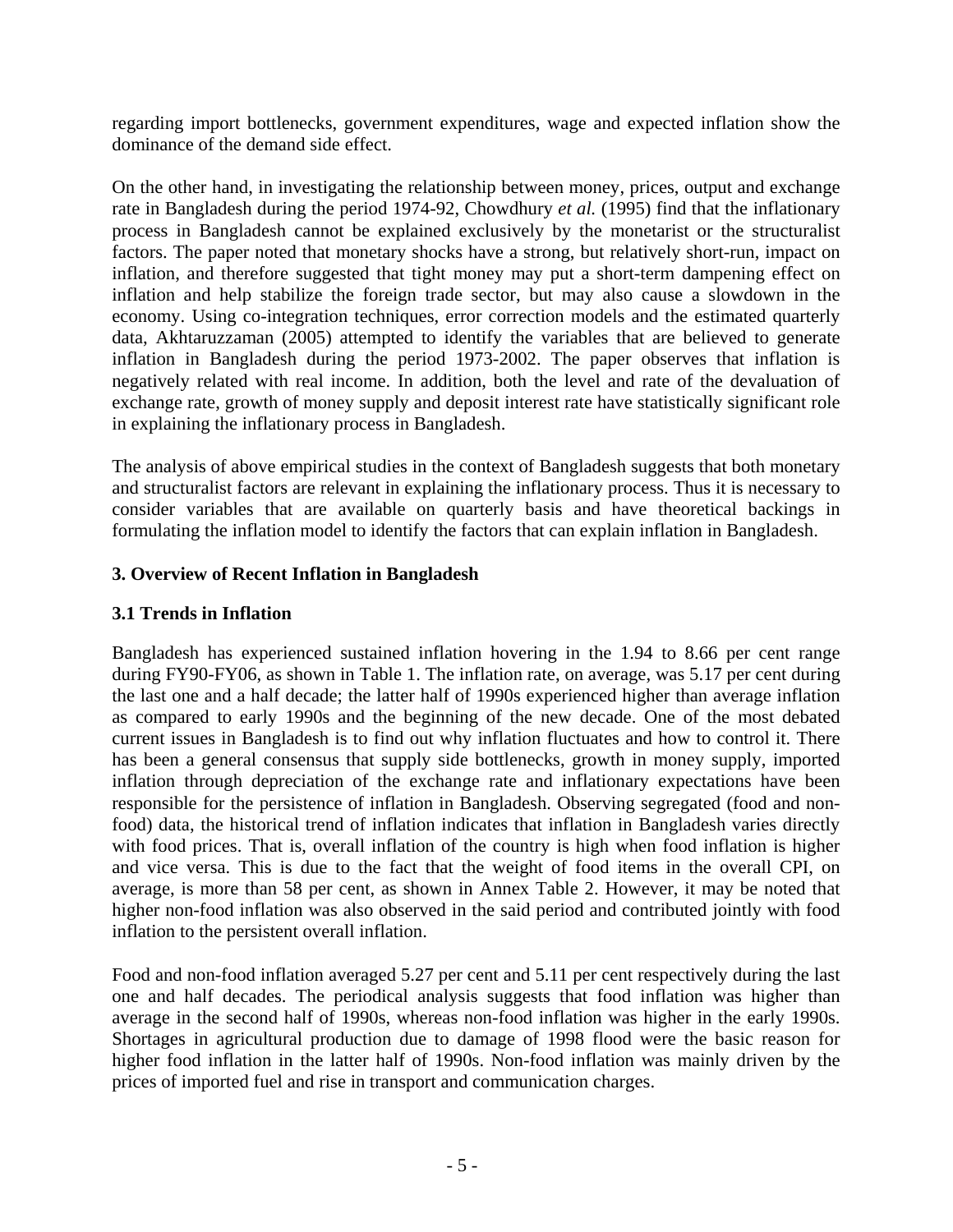A few observations are also revealed if inflation is analyzed from the rural-urban perspective. Both in rural and urban areas, food inflation dominates over non-food inflation over the study period except for a few years in the early 1990s. Interestingly, rural inflation dominates over urban inflation over the period in the sense that overall inflation of the country varies directly with the change in rural inflation. When rural inflation is higher, national inflation is also higher and vice versa.

| Year             | National |       |          | Rural   |       |          | Urban   |      |          |
|------------------|----------|-------|----------|---------|-------|----------|---------|------|----------|
|                  | General  | Food  | Non-food | General | Food  | Non-food | General | Food | Non-food |
| <b>FY90</b>      | 3.81     | 2.54  | 6.31     | 3.43    | 1.98  | 6.55     | 4.21    | 4.05 | 4.44     |
| <b>FY91</b>      | 8.19     | 7.97  | 8.61     | 8.76    | 8.58  | 9.14     | 6.43    | 6.17 | 6.80     |
| FY92             | 4.51     | 4.13  | 5.20     | 4.30    | 3.80  | 5.33     | 4.86    | 5.12 | 4.50     |
| <b>FY93</b>      | 2.71     | 1.84  | 4.27     | 2.32    | 1.52  | 4.61     | 2.90    | 2.76 | 3.10     |
| <b>FY94</b>      | 3.24     | 2.91  | 3.86     | 3.47    | 2.92  | 3.90     | 3.11    | 2.89 | 3.40     |
| <b>FY95</b>      | 8.77     | 9.15  | 8.07     | 9.30    | 9.75  | 8.42     | 7.63    | 7.52 | 7.79     |
| <b>FY90-FY95</b> | 5.20     | 4.75  | 6.05     | 5.27    | 4.76  | 6.32     | 4.86    | 4.75 | 5.00     |
| <b>FY96</b>      | 5.53     | 5.86  | 4.67     | 5.82    | 5.77  | 5.91     | 4.99    | 6.25 | 3.30     |
| <b>FY97</b>      | 3.96     | 3.67  | 4.47     | 3.67    | 3.32  | 4.53     | 4.47    | 4.47 | 4.46     |
| <b>FY98</b>      | 8.66     | 10.46 | 5.99     | 10.46   | 11.03 | 9.06     | 5.99    | 6.18 | 5.54     |
| <b>FY99</b>      | 7.06     | 9.30  | 3.95     | 9.30    | 8.96  | 10.13    | 3.95    | 4.33 | 3.00     |
| FY <sub>00</sub> | 2.79     | 2.68  | 3.08     | 2.68    | 2.10  | 4.09     | 3.08    | 2.99 | 3.28     |
| <b>FY96-FY00</b> | 5.60     | 6.39  | 4.43     | 6.39    | 6.24  | 6.74     | 4.50    | 4.84 | 3.92     |
| FY01             | 1.94     | 1.39  | 3.05     | 1.38    | 1.18  | 1.89     | 3.04    | 3.83 | 1.13     |
| <b>FY02</b>      | 2.79     | 1.63  | 4.61     | 1.63    | 1.44  | 2.09     | 4.61    | 4.57 | 4.70     |
| FY03             | 4.38     | 3.46  | 5.66     | 3.46    | 4.05  | 2.09     | 5.66    | 5.91 | 5.00     |
| <b>FY04</b>      | 5.83     | 6.92  | 4.37     | 5.44    | 6.55  | 3.18     | 5.48    | 9.15 | 4.14     |
| <b>FY05</b>      | 6.48     | 7.91  | 4.33     | 6.62    | 7.99  | 4.27     | 6.14    | 7.71 | 4.49     |
| <b>FY06</b>      | 7.16     | 7.76  | 6.40     | 7.36    | 7.62  | 6.90     | 6.68    | 8.09 | 5.14     |
| <b>FY01-FY06</b> | 4.76     | 4.85  | 4.74     | 4.33    | 4.99  | 3.20     | 5.28    | 6.62 | 4.05     |

**Table 1: Trends in Inflation: FY90-FY06** 

*Sources: Statistical Year Book (various issues), Bangladesh Bureau of Statistics (BBS).*

An important inference can be drawn from the above analyses; food and rural inflation have very strong impact on national inflation. Since food items dominate other components in terms of relative weights in the overall CPI and since most people live in the rural areas, consumption of food is higher in the rural areas than in urban areas. This might be the reason that food demand is higher in rural areas, creating more food inflation there. This is also shown in Annex Table 2 that weights of food items in the rural areas are far higher than in the urban areas. Thus inflation is more apparent in the food consumption for rural areas. It clearly implies that if the policy makers want to control the overall inflation of the country, it will be a prudent policy if food inflation in rural areas can be controlled.

## **3.2 Factors Influencing Inflation**

Historically, inflation rates in Bangladesh have stayed at a modest level, generally, well under 10 per cent. In the early 1990s, the average inflation rate was 5.20 percent; ranging between 2.71 per cent (FY93) and 8.19 per cent (FY95), as shown in Table 2. Except for the first two years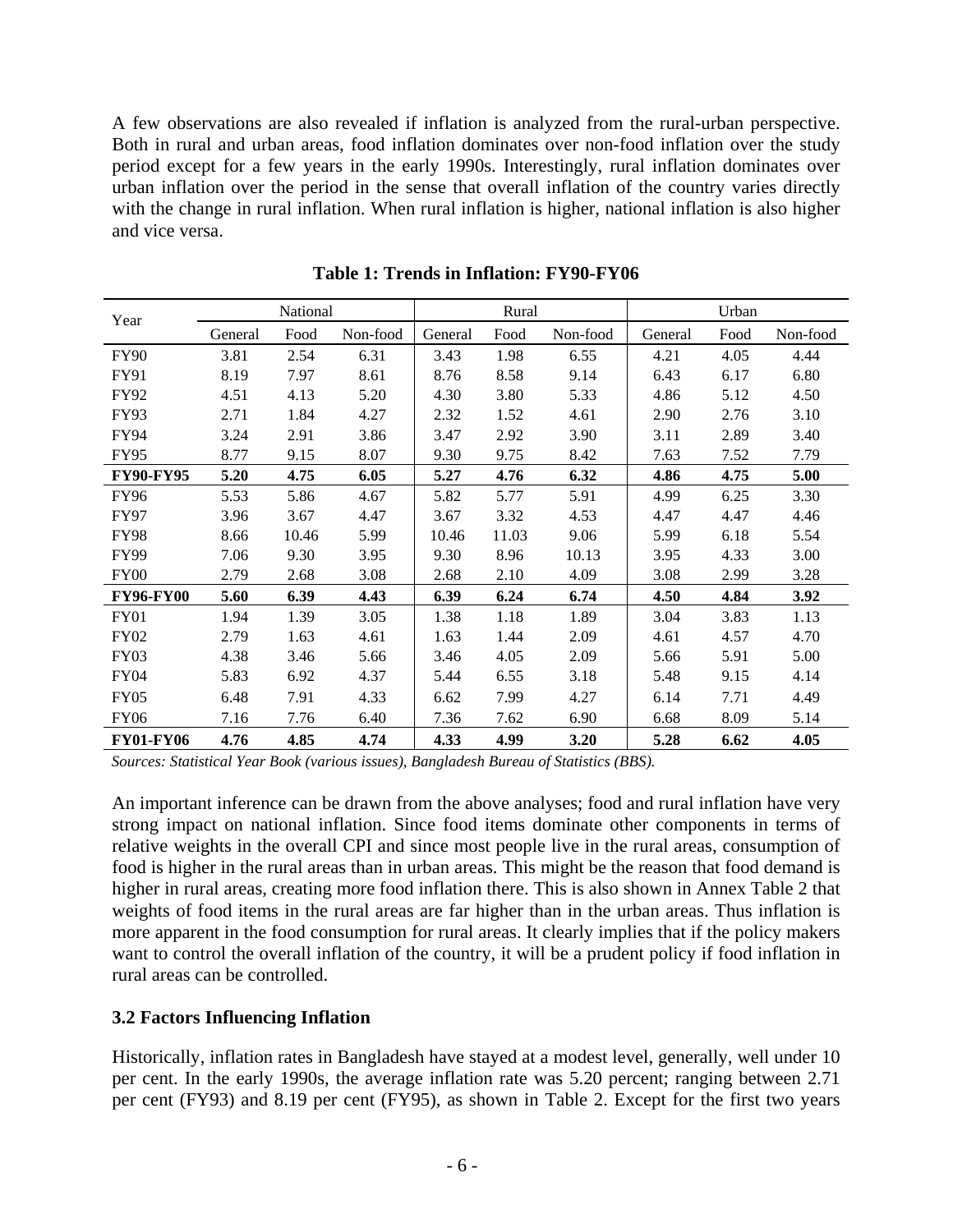during the abovementioned period, inflation rate varied mainly with growth in nominal money supply. Besides money supply growth, a close association of inflation with change in the index of prices of agricultural production and change in the index of prices of industrial production is observed as shown in Figure 1. However, moderate economic growth and modest change in the wage index contributed to the relatively low rate of inflation (i.e., lower than 5 per cent) in four out of six years. Substantial depreciation in the exchange rate in FY91, higher money supply growth and lower deposit rate in FY95 contributed to the comparatively higher inflation rates in these two years, as shown in Table 4. It may be significantly noted that the said period also marked a major drive towards economic liberalization of the economy. Thus, integration with the world economy could be one of the major factors in explaining reasons of inflation in Bangladesh.



**Figure 1: Changes in Inflation Rates with Agriculture and Industrial prices: FY90-FY06** 

*Notes: Agriculture price rate is defined as the change in yearly index of wholesale prices of agricultural products, whereas industrial price rate is defined as the change in yearly index of wholesale prices of industrial products. Source: Statistical Year Book (various issues), BBS*.

During the second half of 1990s (FY96-FY00), average inflation rate was higher in comparison with inflation rates during FY90-FY95. The high inflation rates during the three years, FY96, FY98 and FY99, in particular, contributed to the comparatively higher average inflation during the period. Supply shortages in the rural areas originating from political instability in FY96 and disruption due to floods in 1998 caused serious shortfall of food and also hampered all other agricultural production, which ultimately caused higher inflation rates in these three years. A lower growth rate, because of lower production and relatively higher depreciation of the exchange rate due to food imports, also contributed to the higher inflation rate in the flood affected years. Among other factors, growth of M2 and inflation rates were actually moving in different directions in this period. However, Bangladesh has been successful in maintaining comparatively lower inflation rate, generally under 10 per cent, in the second half of 1990s. As a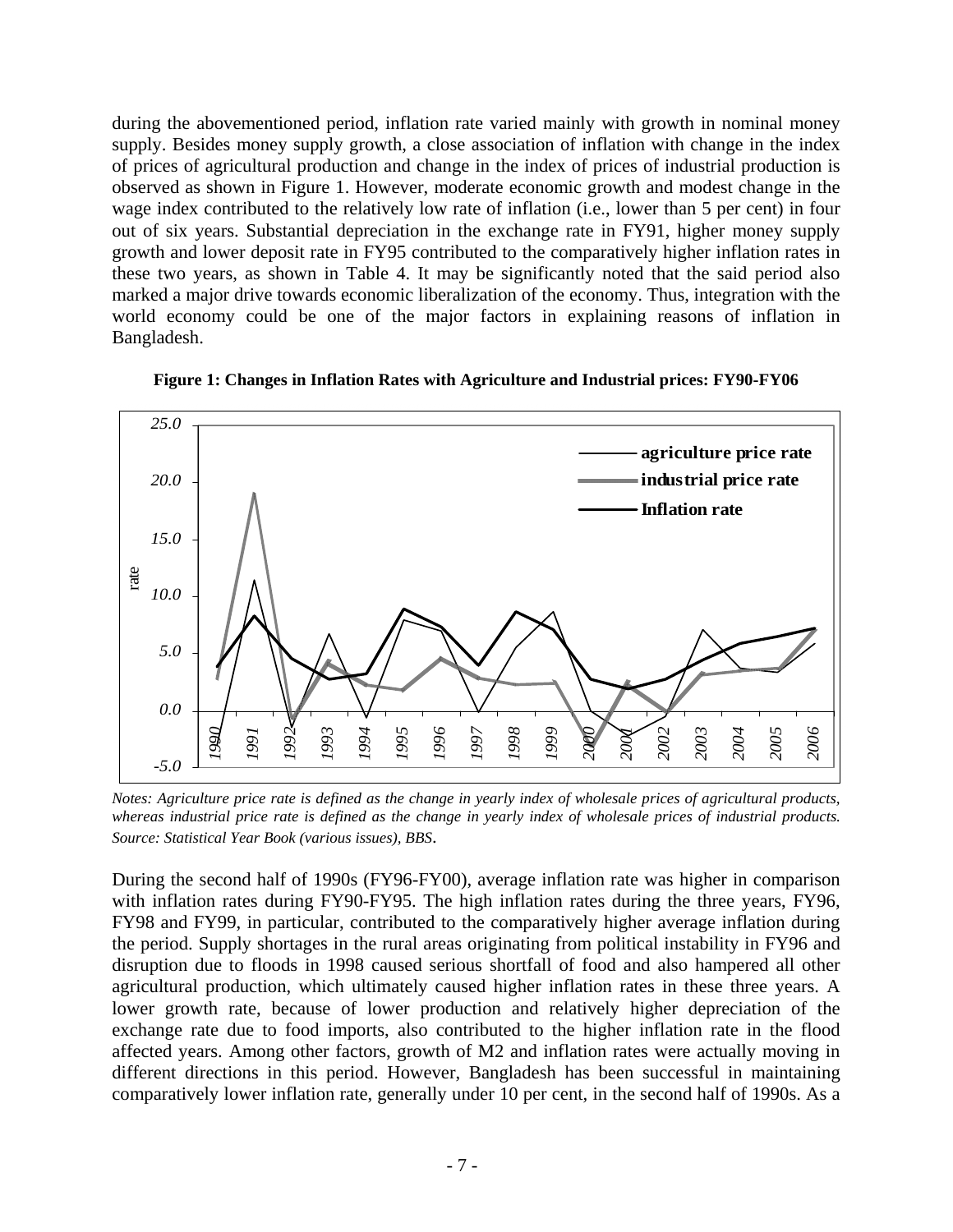whole, sharp improvements in food supply situation and good monetary management in the 1990s contributed to a substantial slowdown in inflation to single digits, as also mentioned in Ahmed (2006).

| Year             | Growth of      | Inflation | <b>GDP</b>  | Exchange rate | Lending | Deposit | Wage  |
|------------------|----------------|-----------|-------------|---------------|---------|---------|-------|
|                  | M <sub>2</sub> | Rate      | growth rate | depreciation  | rate    | rate    | rate  |
| <b>FY90</b>      | 16.88          | 3.81      | 3.02        | $-2.37$       | 14.83   | 9.09    | 8.01  |
| FY91             | 12.14          | 8.19      | 3.24        | $-7.74$       | 14.99   | 9.22    | 4.07  |
| FY92             | 14.08          | 4.51      | 4.35        | $-6.47$       | 15.12   | 8.78    | 4.53  |
| FY93             | 10.55          | 2.71      | 4.34        | $-2.53$       | 14.39   | 7.22    | 5.50  |
| FY94             | 15.43          | 3.24      | 4.19        | $-2.15$       | 12.78   | 6.05    | 4.38  |
| <b>FY95</b>      | 15.96          | 8.77      | 4.61        | $-0.50$       | 12.22   | 5.09    | 4.58  |
| <b>FY90-FY95</b> | 14.17          | 5.20      | 3.96        | $-3.63$       | 14.06   | 7.58    | 5.18  |
| <b>FY96</b>      | 8.24           | 5.53      | 4.47        | $-1.62$       | 13.41   | 5.60    | 6.24  |
| <b>FY97</b>      | 10.99          | 3.96      | 5.21        | $-4.31$       | 13.69   | 6.55    | 4.69  |
| <b>FY98</b>      | 10.17          | 8.66      | 5.34        | $-6.07$       | 14.02   | 7.01    | 7.59  |
| <b>FY99</b>      | 12.81          | 7.06      | 4.99        | $-5.43$       | 14.16   | 7.24    | 5.54  |
| <b>FY00</b>      | 18.62          | 2.79      | 6.14        | $-4.45$       | 13.86   | 7.29    | 6.10  |
| <b>FY96-FY00</b> | 12.17          | 5.60      | 5.23        | $-4.38$       | 13.83   | 6.74    | 6.03  |
| <b>FY01</b>      | 16.60          | 1.94      | 5.41        | $-6.76$       | 13.75   | 7.07    | 3.97  |
| <b>FY02</b>      | 13.13          | 2.79      | 4.36        | $-6.04$       | 13.16   | 6.85    | 5.83  |
| <b>FY03</b>      | 15.59          | 4.38      | 5.33        | $-0.81$       | 12.78   | 6.48    | 10.96 |
| <b>FY04</b>      | 13.84          | 5.83      | 5.82        | $-1.76$       | 11.01   | 6.05    | 6.31  |
| <b>FY05</b>      | 16.81          | 6.48      | 5.93        | $-6.65$       | 10.93   | 5.61    | 5.85  |
| <b>FY06</b>      | 19.51          | 7.16      | 6.71        | $-9.44$       | 11.51   | 6.19    | 6.44  |
| <b>FY01-FY06</b> | 15.91          | 4.76      | 5.63        | $-5.25$       | 12.19   | 6.37    | 6.58  |

**Table 2: Bangladesh Economy: Factors Influencing Inflation: FY90-FY06** 

*Notes: GDP base year: 1995-96=100; CPI base year: 1995-96=100, Exchange rate: Period average Taka/US\$, Deposit rate: Rate of deposit interest on scheduled banks (weighted average as at end-quarter); Lending rate: Rate of interest on advances by scheduled banks (weighted average as at end-quarter); Wage Index base year: 1969-70=100.* 

*Sources: 1. Statistical Year Book (various issues), BBS. 2. Economic Trends (various issues), Bangladesh Bank (BB).*

During the first six years of the present decade (FY01-FY06), Bangladesh economy experienced comparatively low average inflation rates compared to that in the 1990s, though the trend has been on the up-side. Buffer agricultural production contributed to lower inflation rates in the three successive years following floods. However, inflation accelerated to 4.38 per cent during FY03, compared to 2.79 per cent in FY02, and continued to rise and reach at 7.16 per cent in FY06. The higher inflation rates during FY03-FY06 are also associated with higher rates of GDP growth, money supply growth and larger depreciation of the exchange rate, particularly in the last two years. Exchange rate might have played a significant role in causing inflation in this period because of the introduction of flexible exchange rate regime since May 2003. The combination of flexible exchange rate and further integration with the international trade could have adversely affected the prices of imported items, which may explain the overall price index of the country.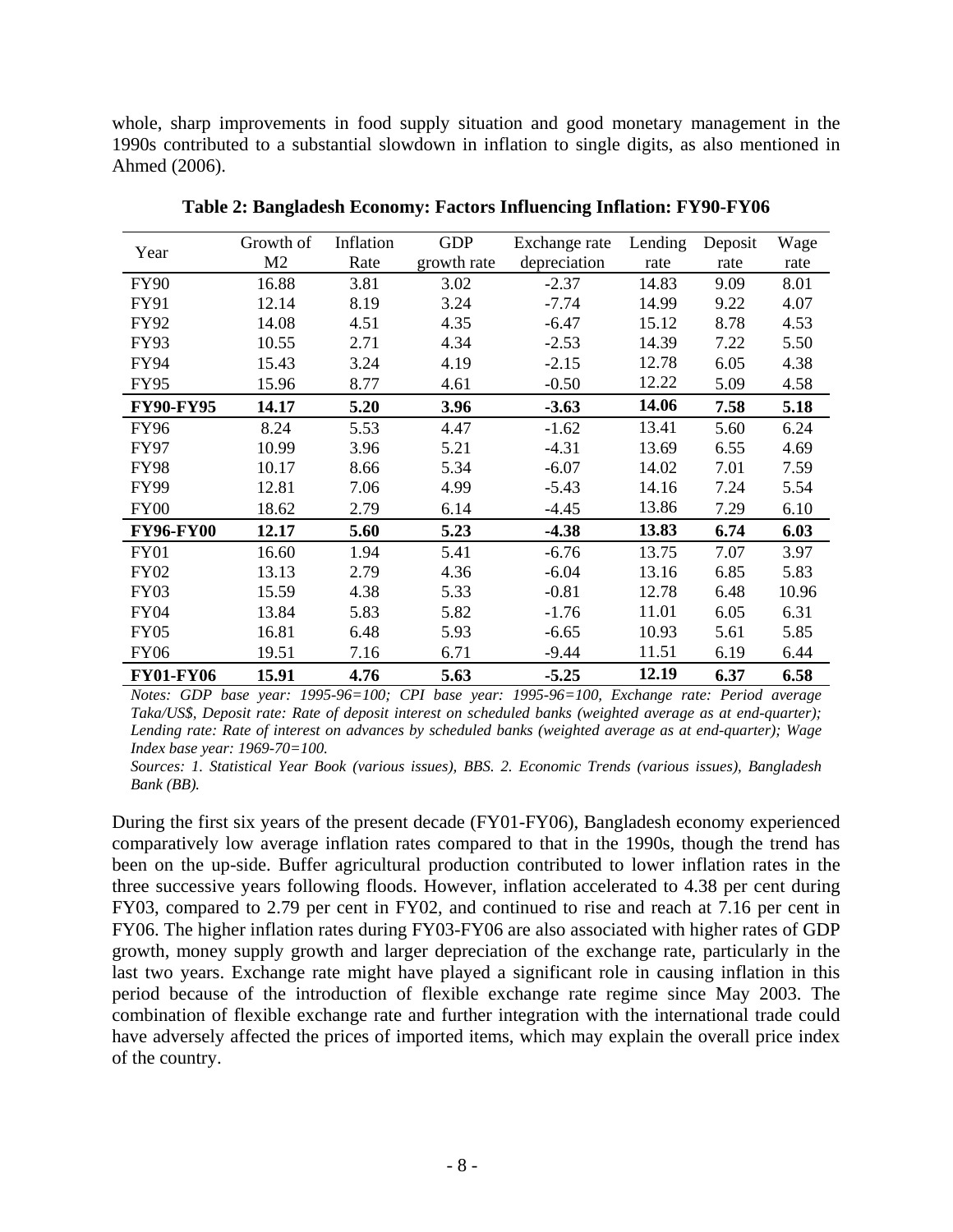#### **4. The Model and Methodology**

Any empirical model, in order to be relevant, should harbour two distinct characteristics: i) it will need to capture the equilibrium relationships among the variables; and ii) it will need to capture the adjustment to equilibrium following a shock (Patterson 2002: 599). That is, a combination of modeling equilibrium and dynamic adjustment is important for an empirical analysis. In this regard, vector autoregressions (VARs) is known as a new macroeconomic framework which captures the above dynamics in the multivariate time series models for forecasting purpose and policy analysis.<sup>7</sup> The paper employs unrestricted VARs for the following five variables: money supply (M2), weighted average deposit interest rate, real GDP, nominal exchange rate and consumer price index (CPI), keeping the advantages of the VAR approach in mind.

The times series properties of the concerned variables will be identified using three techniques: the Dickey-Fuller (DF) test, the Augmented Dickey-Fuller (ADF) test and Phillips-Perron test before the estimation of VARs.<sup>8</sup> All of the above tests and the unrestricted VAR models will be performed in the levels of the variables; even though some of the concerned time series variables are likely to be non-stationary and contain unit roots, I(1). However, it is important to take a decision about the ordering of the variables in the VAR system. Both the theoretical backing and empirical analysis have been examined in deciding this issue. In addition, Granger (1969) causality tests have been performed for the final decision about the ordering of the variables. Thus, the final model in respect to sources of inflation in Bangladesh has been estimated in the paper under the unrestricted VAR system with the following order of variables:

## **Inflation Model:** *LM2 DEPOSIT LRGDP LER LCPI <sup>9</sup>*

where,  $LM2 = Log$  of Money Supply (M2); *DEPOSIT* = Deposit Rate of Interest by Scheduled Banks *LRGDP* = Log of real GDP *LER* = Log of Exchange rate *LCPI* = Log of CPI

 $\overline{a}$ 

 $8$  These tests have been followed by Dickey and Fuller (1979, 1981) and Phillips and Perron (1998).

 $9$ <sup>9</sup> The system of equations of the VAR model for this study can be represented as

$$
LM 2_{t} = \alpha_{10} + \sum_{j=1}^{s} \alpha_{11j} LM 2_{t-j} + \sum_{i=1}^{q} \alpha_{12i} DEPOSIT_{t-i} + \sum_{k=1}^{m} \alpha_{13k} LER_{t-m} + \sum_{l=1}^{n} \alpha_{14l} LRGDP_{t-l} + \sum_{r=1}^{p} \alpha_{15r} LCPI_{t-l} + e_{1t}
$$
  
\n
$$
DEPOSIT_{t} = \alpha_{20} + \sum_{j=1}^{s} \alpha_{21j} LM 2_{t-j} + \sum_{i=1}^{q} \alpha_{22i} DEPOSIT_{t-i} + \sum_{k=1}^{m} \alpha_{23k} LER_{t-m} + \sum_{l=1}^{n} \alpha_{24l} LRGDP_{t-l} + \sum_{r=1}^{p} \alpha_{25r} LCPI_{t-l} + e_{2t}
$$
  
\n
$$
LER_{t} = \alpha_{30} + \sum_{j=1}^{s} \alpha_{31j} LM 2_{t-j} + \sum_{l=1}^{q} \alpha_{32i} DEPOSIT_{t-i} + \sum_{k=1}^{m} \alpha_{33k} LER_{t-m} + \sum_{l=1}^{n} \alpha_{34l} LRGDP_{t-l} + \sum_{r=1}^{p} \alpha_{35r} LCPI_{t-l} + e_{3t}
$$
  
\n
$$
LRGDP_{t} = \alpha_{40} + \sum_{j=1}^{s} \alpha_{41j} LM 2_{t-j} + \sum_{i=1}^{q} \alpha_{42i} DEPOSIT_{t-i} + \sum_{k=1}^{m} \alpha_{43k} LER_{t-m} + \sum_{l=1}^{n} \alpha_{44l} LRGDP_{t-l} + \sum_{r=1}^{p} \alpha_{45r} LCPI_{t-l} + e_{4t}
$$
  
\n
$$
LCPI_{t} = \alpha_{50} + \sum_{j=1}^{s} \alpha_{51j} LM 2_{t-j} + \sum_{l=1}^{q} \alpha_{52i} DEPOSIT_{t-i} + \sum_{k=1}^{m} \alpha_{53k} LER_{t-m} + \sum_{l=1}^{n} \alpha_{54l} LRGDP_{t-l} + \sum_{r=1}^{p} \alpha_{55r} LCPI_{t-l} + e_{5t}
$$

where,  $e_{1t}$ ,  $e_{2t}$ ,  $e_{3t}$ ,  $e_{4t \text{ and }} e_{5t}$  are the random disturbance terms, and *s*, *q*, *m*, *n* and *p* are the number of lag lengths.

<sup>&</sup>lt;sup>7</sup> VAR approach has been introduced by Sims (1972, 1980). A detailed and systematic analysis of VAR approach is found in Rahman (2005) and Ahmed and Islam (2006).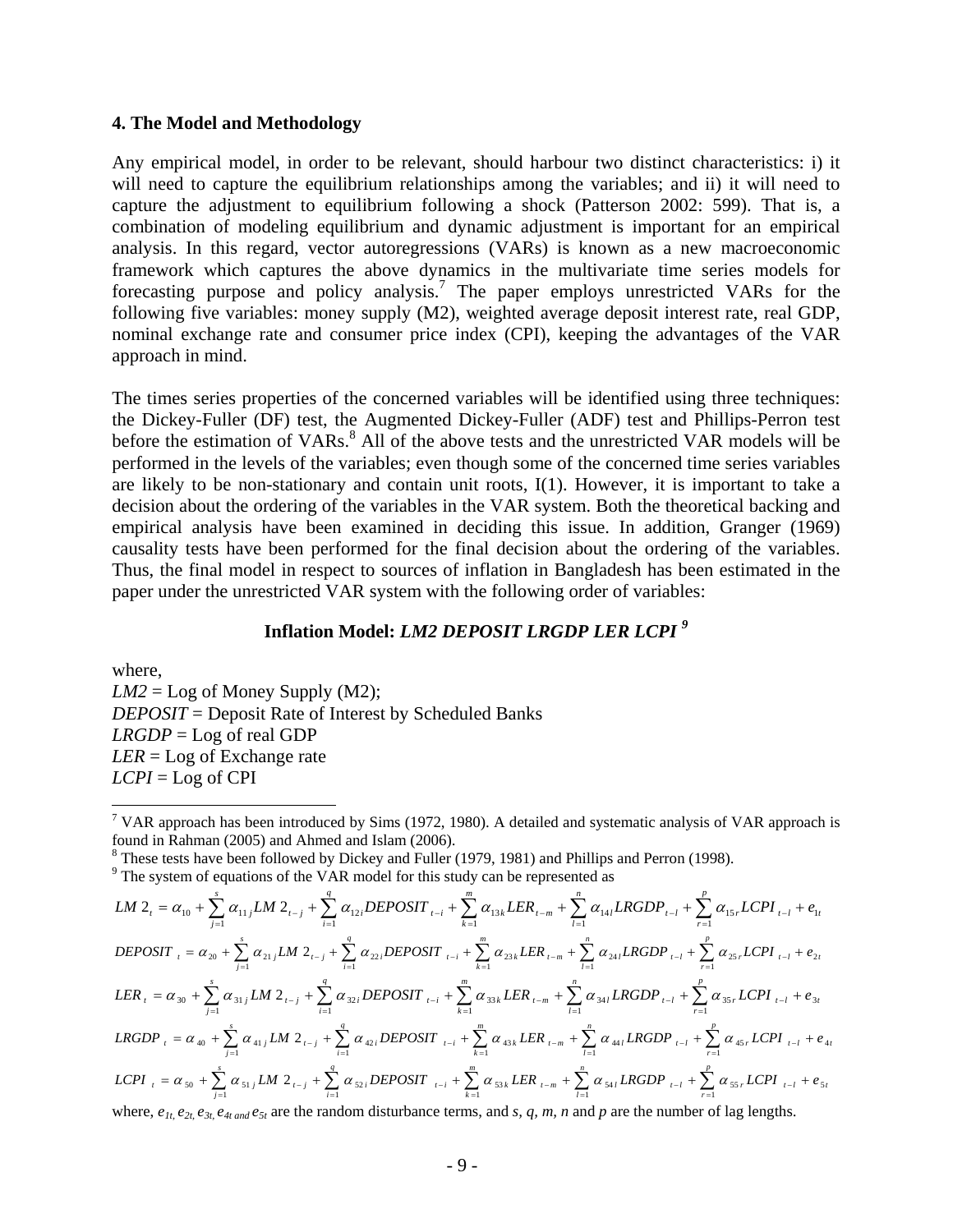The results of Granger Causality tests on the respective variables that have been used in the VAR model are given in Annex Table 3. Its results indicate that money supply causes real GDP and CPI during FY90-FY06. That means the order of *LRGDP* and *LCPI* will be after *LM2*. Since the paper investigates the effects of all variables on *LCPI*, it will understandably be placed last. Now, as Granger causality did not indicate anything about the relationship between deposit interest rate (*DEPOSIT*) and *LM2*, deposit rate of interest was placed after *LM2* in the study. Moreover, *LM2* has been considered as the main shock variable in the model as it has been assumed that inflation is created or adjusted in the economy through money supply. *DEPOSIT* is placed before *LRGDP* as it is assumed that lending rate will vary in the same direction of deposit rate. Thus any change in the deposit rate will affect total investment as well GDP through the change in lending rate. Finally, it is seen that exchange rate and CPI causes each other; that is, there is observed both way causality between exchange rate and CPI. Since *LCPI* is placed in the last position, exchange rate is placed before *LCPI*.

It would be interesting to see the impact that flexible exchange rate scheme adopted since May 2003, on inflation because it has been already empirically established that exchange rate changes are important in explaining inflation in countries with floating exchange rate regimes than in those with fixed exchange rates.<sup>10</sup> Since the price of oil is administered in Bangladesh, it is very unlikely to observe the real effect of oil price hikes on the overall price level in Bangladesh. Thus the paper does not consider oil price as a separate determinant of inflation in the context of Bangladesh. The wage rate is not considered here because of the developing country nature, labour is assumed to be abundant. The quarterly data on budget deficit and government expenditures are not available, which hinders the analysis on the supply side determinants of inflation.

Using Choleski decomposition, VAR models will be identified according to the requirement of Choleski decomposition which requires that the concerned variables be placed on the basis of the speed at which variables act in response to shocks (Ahmed and Islam 2006). As the paper is trying to investigate the sources of inflation in Bangladesh, CPI has been placed last in the model. Finally, variance decompositions (VDCs) and impulse response functions (IRFs) have been estimated to observe the relative impact of concerned variables on CPI.

## **5. Data and Empirical Evidence**

## **5.1 Data Specification**

In the model that has been employed in the paper, quarterly data on real GDP, money supply (M2), deposit rate of interest of scheduled banks, nominal exchange rate and CPI for the period of October-December 1990 to April-June 2006 have been used. The data have been collected from the Bangladesh Bureau of Statistics (BBS) and *Economic Trends*, Statistics Department, Bangladesh Bank (BB). All of the time series variables have been adjusted for seasonality using

 $\overline{a}$  $10$  See, for instance, Loungani and Swagel (2001).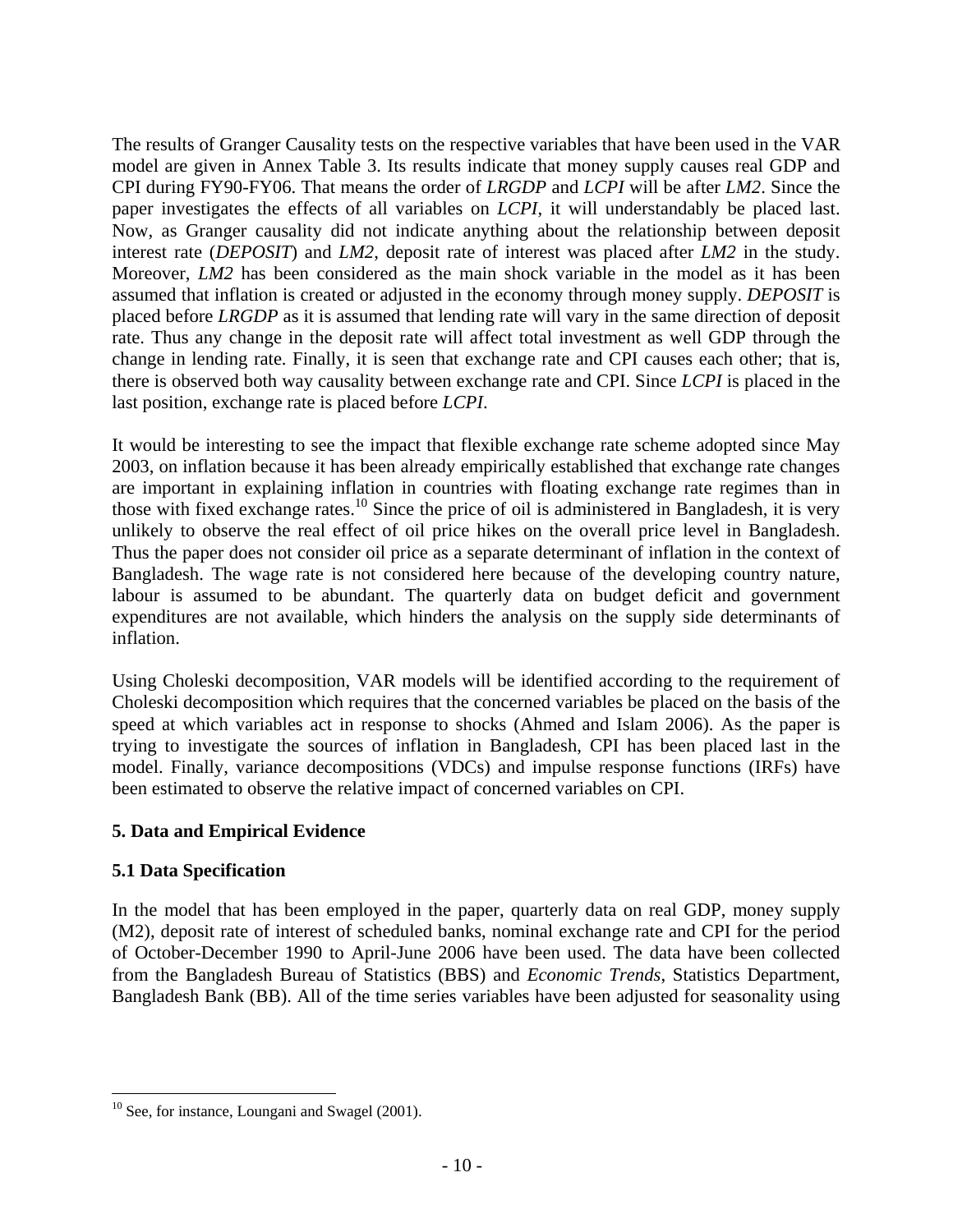*Census X12* procedure and used in log form, except for the deposit rate of interest rate.<sup>11</sup> The detailed explanation of the variables are as follows:

### **Broad Money Supply (LM2):**

Quarterly data on broad money supply was collected from Economic Trends, BB as M2 is considered as the broad money supply. It includes outstanding amount at the end of the each quarter which comprises of net foreign assets (with both Bangladesh Bank and Deposit Money Bank or DMB), total domestic credit (summation of Net Government Credit from domestic sources, Other Public Sector Credit and Private Sector Credit) and Net Other Assets.

#### **Real GDP (LGDP):**

Quarterly data on real GDP (base year: 1995-96=100) at producer prices has been calculated from available yearly data that was collected from BBS. In deriving quarterly data from annual, quarterly valued added in agricultural production has been constructed according to the seasonal production of each agriculture crops and distributed into quarters accordingly. The valued added in industrial and service sectors are distributed equally into four quarters of each year as little variation is observed in these two sectors.

#### **Deposit Rate of Interest (DEPOSIT):**

DEPOSIT has been collected from Economic Trends, BB, which is defined as the rate of interest of all Scheduled Banks and estimated on the basis of weighted average as at end of quarter.

#### **Nominal Exchange Rate (LER):**

LER has been collected from Economic Trends, BB, which is the period average BDT/USD at the end of each quarter.

#### **Consumer Price Index (LCPI):**

Monthly data for CPI has been collected from BBS and quarterly CPI has been constructed by making average of monthly CPI at the end of each quarter.

#### **5.2 Empirical Evidence**

 $\overline{a}$ 

The results of the unit root tests, based on DF, ADF and PP tests, on the variables have been reported in Table 3. The tests show that the variables *LRGDP, LCPI, LM1, LM2* and *LER* are non-stationary and contain unit roots I(1). In contrast, the variable *DEPOSIT* is found to be stationary or I(0). In the following sections, the estimated results of the VAR models in terms of VDCs and IRFs will be presented.

<sup>&</sup>lt;sup>11</sup> This procedure has been developed and extensively used by the U.S. Census Bureau and found in *Econometric Views 4 (EViews 4.1)* package.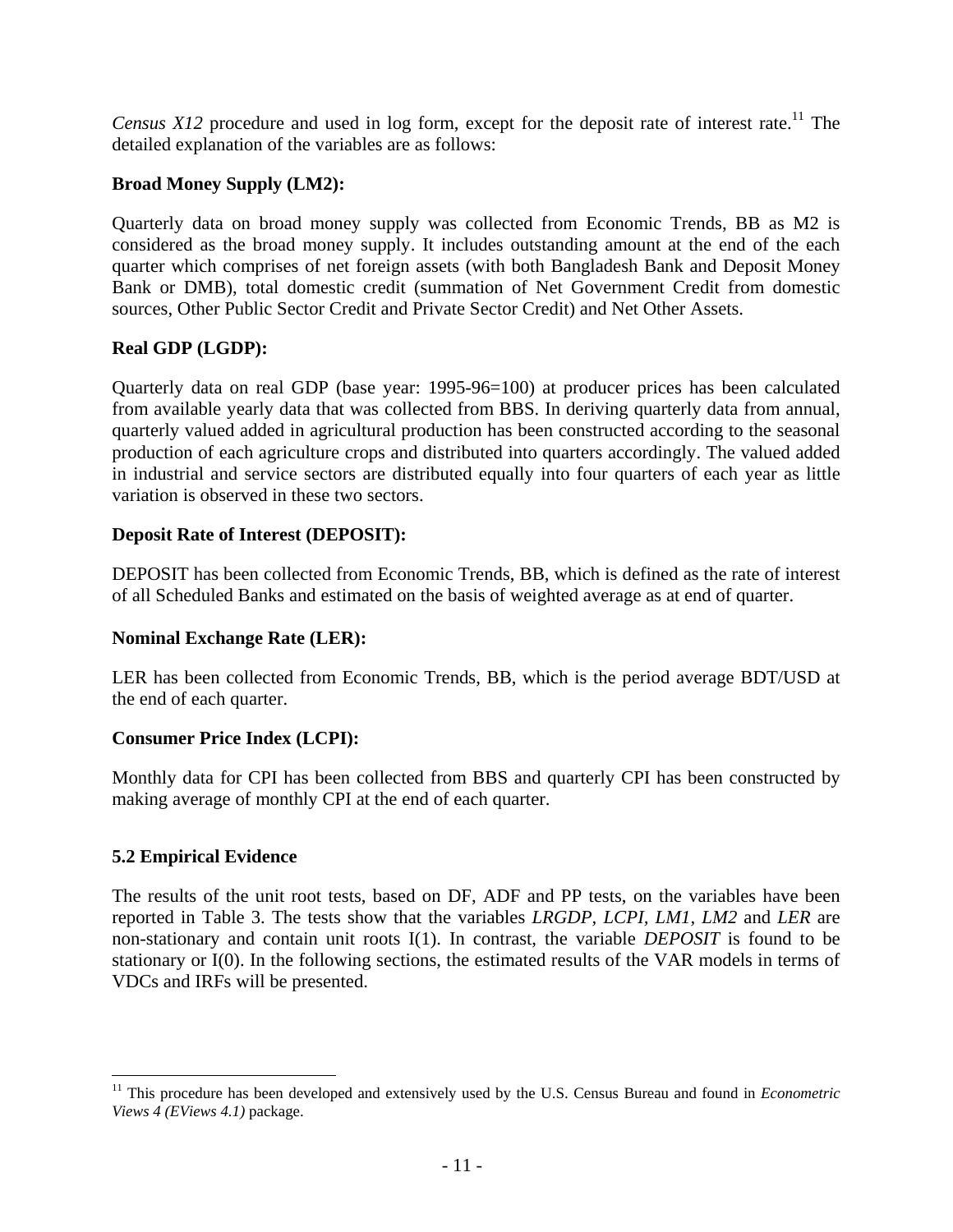|                 | DF        |       | ADF     |       | PP      |       |          |
|-----------------|-----------|-------|---------|-------|---------|-------|----------|
| Variables       | Without   | With  | Without | With  | Without | With  | Decision |
|                 | trend     | trend | trend   | trend | trend   | trend |          |
| <b>LRGDP</b>    | I(1)      | I(1)  | I(1)    | I(1)  | I(1)    | I(1)  | I(1)     |
| <b>LCPI</b>     | I(1)      | I(0)  | I(1)    | I(0)  | I(1)    | I(1)  | I(1)     |
| LM1             | I(1)      | I(1)  | I(1)    | I(1)  | I(1)    | I(1)  | I(1)     |
| LM <sub>2</sub> | I(0)      | I(1)  | I(1)    | I(0)  | I(1)    | I(1)  | I(1)     |
| LER             | I(0)      | I(1)  | I(1)    | I(1)  | I(1)    | I(1)  | I(1)     |
| <b>DEPOSIT</b>  | $I(0)$ ** | I(0)  | I(0)    | I(0)  | I(0)    | I(1)  | I(0)     |

**Table 3: Unit Root Tests with DF, ADF and PP** 

*Notes: 1. Lag length for DF tests have been decided on the basis of Schwartz Information Criterion (SIC); 2. Lag length of ADF tests have been decided on the basis of Akaike's Information Criterion (AIC); 3. Maximum Bandwidth for PP tests have been decided on the basis of Newey-West (1994); 4. All tests have been performed on the basis of 5-percent significance level using Econometric Views 4.1 Package; 5. \*\* means significant at 10 percent levels.* 

#### **5.2.1 Sources of Inflation (1989:3 to 2006: 2)**

Table 4 shows the results from variance decompositions (VDCs) for inflation model regarding the determinants of inflation in Bangladesh which have been estimated over the period FY90- FY06. The estimation utilizes the optimal lag of 12 that makes the residuals of the model white noise (Annex Figure 1.1) as well as recursive residuals that suggests stability in the parameters of the equations in the model although there are minor episodes of instability (Annex Figure 1.2).

The VDCs presented in Table 6 for each variable at forecast horizons of 1 quarter through 12 quarters, i.e., 3 years, give the share of fluctuations in a given variable that are explained by shocks in other relevant variables as well as itself. The results derived from VDCs indicate that the *LM2* and *DEPOSIT* shock does not have statistically significant explanatory power of predicting the movements in other variables at any time horizon except for their own future path. However, the shock in *LM2* has a statistically significant explanatory power of forecasting the movement in *LRGDP* starting with time horizon 4, i.e., year-1. In particular, *LM2* shock alone explains 23.6 per cent of the forecast error variance of *LRGDP* at time horizon 12, i.e., year-3. This suggests that money supply is a moderate determinant of fluctuation in real output.

| Variance Decomposition of LM2: |         |                |              |            |             |  |  |  |
|--------------------------------|---------|----------------|--------------|------------|-------------|--|--|--|
| Quarter                        | LM2     | <b>DEPOSIT</b> | <b>LRGDP</b> | <b>LER</b> | <b>LCPI</b> |  |  |  |
|                                | 100.00* | 0.00           | 0.00         | 0.00       | 0.00        |  |  |  |
|                                | (0.00)  | (0.00)         | (0.00)       | (0.00)     | (0.00)      |  |  |  |
| $\mathcal{L}$                  | 94.31*  | 3.81           | 0.06         | 1.82       | 0.0001      |  |  |  |
|                                | (6.22)  | (5.33)         | (2.51)       | (3.26)     | (1.59)      |  |  |  |
| 4                              | 91.66*  | 6.21           | 0.27         | 1.02       | 0.84        |  |  |  |
|                                | (8.92)  | (7.86)         | (3.59)       | (3.22)     | (2.59)      |  |  |  |
| 8                              | 86.98*  | 8.05           | 0.841        | 2.51       | 1.62        |  |  |  |
|                                | (13.48) | (11.44)        | (5.13)       | (6.13)     | (4.93)      |  |  |  |
| 12                             | 83.15*  | 6.08           | 1.72         | 4.47       | 4.58        |  |  |  |
|                                | (16.18) | (12.64)        | (6.24)       | (8.01)     | (6.99)      |  |  |  |

**Table 4: Variance Decomposition-Inflation Model (1989:3-2006:2)**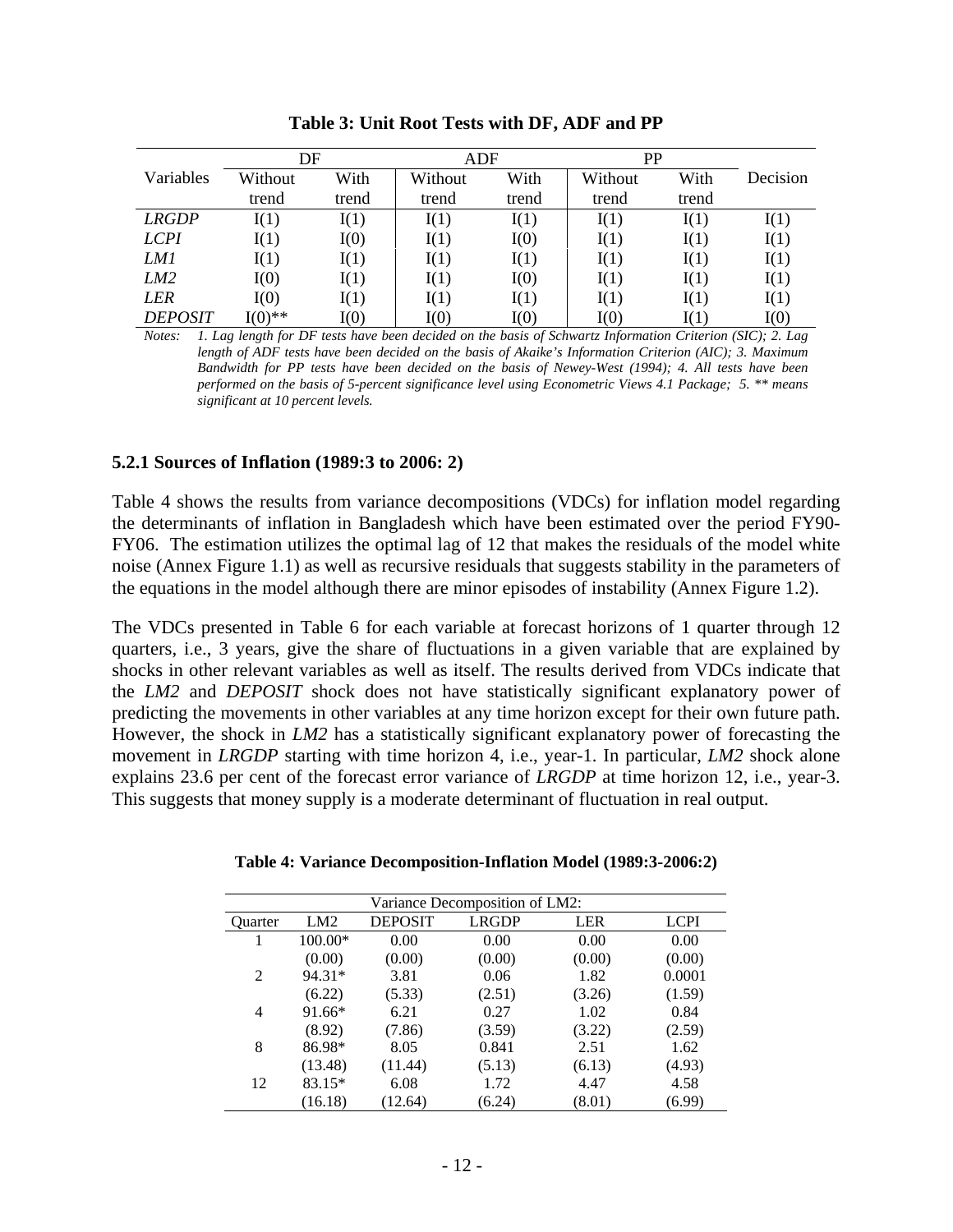| Variance Decomposition of DEPOSIT: |                 |                |                                  |            |             |  |  |
|------------------------------------|-----------------|----------------|----------------------------------|------------|-------------|--|--|
| Quarter                            | LM <sub>2</sub> | <b>DEPOSIT</b> | <b>LRGDP</b>                     | LER        | <b>LCPI</b> |  |  |
| 1                                  | 0.32            | 99.68*         | 0.00                             | 0.00       | 0.00        |  |  |
|                                    | (2.53)          | (2.53)         | (0.00)                           | (0.00)     | (0.00)      |  |  |
| $\overline{2}$                     | 1.04            | 97.64*         | 0.25                             | 1.05       | 0.02        |  |  |
|                                    | (4.00)          | $(5.18)$ *     | (1.87)                           | (2.44)     | (1.19)      |  |  |
| $\overline{4}$                     | 1.64            | 96.35*         | 1.19                             | 0.54       | 0.278       |  |  |
|                                    | (5.87)          | (8.16)         | (4.32)                           | (2.89)     | (2.49)      |  |  |
| 8                                  | 5.13            | 82.33*         | 6.48                             | 1.15       | 4.91        |  |  |
|                                    | (8.58)          | (15.42)        | (8.94)                           | (5.48)     | (7.11)      |  |  |
| 12                                 | 6.82            | 69.48*         | 11.24                            | 1.13       | 11.33       |  |  |
|                                    | (9.31)          | (18.23)        | (11.22)                          | (7.02)     | (10.57)     |  |  |
|                                    |                 |                | Variance Decomposition of LRGDP: |            |             |  |  |
| Quarter                            | LM <sub>2</sub> | <b>DEPOSIT</b> | <b>LRGDP</b>                     | <b>LER</b> | <b>LCPI</b> |  |  |
| 1                                  | 1.28            | 0.72           | 98.01*                           | 0.00       | 0.00        |  |  |
|                                    | (3.44)          | (2.95)         | (4.48)                           | (0.00)     | (0.00)      |  |  |
| $\overline{2}$                     | 4.82            | 0.97           | 93.80*                           | 0.36       | 0.05        |  |  |
|                                    | (5.88)          | (4.18)         | (7.48)                           | (2.38)     | (1.89)      |  |  |
| $\overline{4}$                     | 17.49*          | 1.58           | 77.42*                           | 3.17       | 0.33        |  |  |
|                                    | (7.22)          | (5.75)         | (9.40)                           | (4.73)     | (2.80)      |  |  |
| 8                                  | 19.74*          | 2.42           | 71.42*                           | 5.00       | 1.41        |  |  |
|                                    | (7.35)          | (6.53)         | (9.70)                           | (5.46)     | (3.52)      |  |  |
| 12                                 | 23.60*          | 2.65           | 66.29*                           | 5.34       | 2.11        |  |  |
|                                    | (8.00)          | (7.35)         | (10.04)                          | (5.67)     | (4.04)      |  |  |
|                                    |                 |                | Variance Decomposition of LER:   |            |             |  |  |
| Quarter                            | LM <sub>2</sub> | <b>DEPOSIT</b> | <b>LRGDP</b>                     | LER        | <b>LCPI</b> |  |  |
| 1                                  | 13.47           | 9.61           | 0.01                             | 76.91*     | 0.00        |  |  |
|                                    | (7.99)          | (6.72)         | (1.73)                           | (9.15)     | (0.00)      |  |  |
| $\overline{2}$                     | 18.17           | 19.14*         | 0.05                             | $62.60*$   | 0.04        |  |  |
|                                    | (10.17)         | (9.53)         | (2.89)                           | (11.45)    | (1.19)      |  |  |
| $\overline{\mathcal{L}}$           | 22.08           | 30.06*         | 0.79                             | 46.93*     | 0.13        |  |  |
|                                    | (12.54)         | (13.68)        | (4.76)                           | (12.66)    | (2.28)      |  |  |
| 8                                  | 34.38*          | 26.63          | 0.80                             | 37.46*     | 0.73        |  |  |
|                                    | (13.77)         | (14.74)        | (5.95)                           | (11.99)    | (4.87)      |  |  |
| 12                                 | 38.72*          | 20.61          | 3.70                             | 28.38*     | 8.58        |  |  |
|                                    | (13.20)         | (14.79)        | (6.90)                           | (10.30)    | (8.89)      |  |  |
|                                    |                 |                | Variance Decomposition of LCPI:  |            |             |  |  |
| Quarter                            | LM2             | <b>DEPOSIT</b> | <b>LRGDP</b>                     | <b>LER</b> | <b>LCPI</b> |  |  |
| $\mathbf{1}$                       | 10.64           | $19.21*$       | 4.93                             | 6.39       | 58.82*      |  |  |
|                                    | (7.28)          | (8.48)         | (4.56)                           | (4.60)     | (9.68)      |  |  |
| $\boldsymbol{2}$                   | 21.57*          | 12.13          | 3.57                             | 11.71      | 51.01*      |  |  |
|                                    | (10.71)         | (7.63)         | (4.87)                           | (7.09)     | (9.86)      |  |  |
| 4                                  | 18.44*          | 11.15          | 10.38                            | 9.14       | 50.87*      |  |  |
|                                    | (11.54)         | (10.22)        | (9.35)                           | (7.43)     | (10.81)     |  |  |
| 8                                  | 20.30           | 7.12           | 16.11                            | 9.20       | 47.25*      |  |  |
|                                    | (13.46)         | (11.73)        | (12.19)                          | (9.27)     | (11.81)     |  |  |
| 12                                 | 26.34           | 6.06           | 16.20                            | 8.67       | 42.71*      |  |  |
|                                    | (13.91)         | (13.56)        | (11.87)                          | (9.63)     | (11.36)     |  |  |
|                                    |                 |                |                                  |            |             |  |  |

Cholesky Ordering: LM2 DEPOSIT LRGDP LER LCPI

*Notes: (i) The first entry in each cell is the point estimate of the percentage of forecast error variance of variable 'i' as explained by shocks to variable 'j'. (ii) Monte Carlo simulated standard errors are reported in the parentheses by employing 1000 random draws; (iii) \* denotes the statistical significance of point estimates at 5-per cent level assuming that the estimates are asymptotically normally distributed.*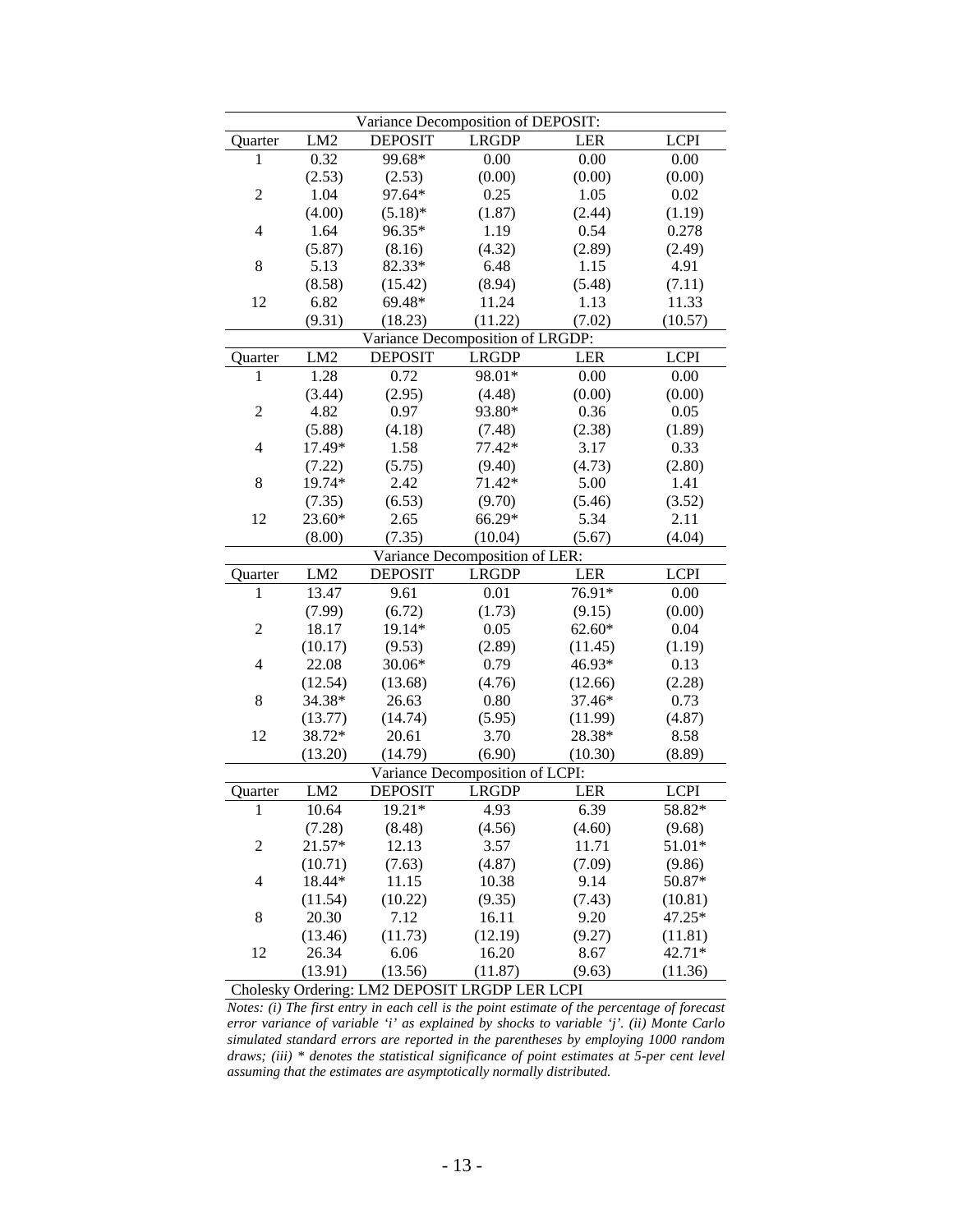The shock in *LM2* has a statistically significant explanatory power of forecasting the movement in *LER* starting with time horizon 8, i.e., year-2. In particular, *LM2* shock alone explains 38.72 per cent of the forecast error variance of *LER* at time horizon 12, i.e., year-3. Similarly, the *DEPOSIT* has a statistically significant explanatory power of forecasting the movement in *LER* starting with time horizon 2. In particular, *DEPOSIT* shock alone explains 30.06 per cent of the forecast error variance of *LER* at time horizon 4, i.e., year-1. The above results suggest that money supply and deposit interest rate are moderately strong determinants of fluctuation in nominal exchange rate in Bangladesh.

Finally, the shocks in *LM2* and *DEPOSIT* have statistically significant explanatory power of forecasting the movement in *LCPI* starting from quarter 2 and quarter one, respectively. That is, the shocks in *LM2* and *DEPOSIT* account for 18.44 per cent and 19.21 per cent of the fluctuations in *LCPI*, respectively, suggesting that money supply and nominal deposit rate of interest are the relatively weak determinants of fluctuations in inflation in Bangladesh during FY90-FY06.

The key findings that emerged from the above analysis are as follows:

- Inflation in Bangladesh can be explained by money supply growth as money supply has statistically significant power of forecasting the movement in CPI. It might be channeled through either the effects of money supply on GDP or the effects of money supply on exchange rates.
- The deposit rate of interest is a relatively weak determinant of fluctuations in inflation in Bangladesh, whereas deposit rate of interest is a moderately strong determinant of nominal exchange rate, but only in the short run.
- Money supply is a moderate determinant of fluctuation in real output, at the same time, money supply is a moderately strong determinant of fluctuation in nominal exchange rate in Bangladesh during the period FY90-FY06.

## **5.2.2 Response of Inflation to Shocks (1989:3 to 2006: 2)**

Figure 2 shows the impulse responses for inflation for the sample period FY90-FY06 of Bangladesh under the VAR system.<sup>12</sup> The IRFs will show the response of inflation to shocks to a one standard deviation shock to each of the five influences considered above (including inflation itself). The results show that the shock in *LRGDP* has no statistically significant impact on *LM2*, *DEPOSIT*, *LER* and *LCPI*, which is similar to the outcome of VDCs. This indicates that the impact of output shock has not been transmitted to inflation in Bangladesh during the last one and half decades. It is also noticeable that the shock in *LM2* has a significant and positive impact on *LRGDP* only in quarter 3 indicating a very short-run positive influence of money supply on GDP.

 $\overline{a}$  $12$  Each impulse response function (IRF) has been reported with a one-standard-deviation confidence interval (i.e., 95 per cent confidence interval) level represented by dashed line and a response is considered to be significant if it does not contain the zero line within its confidence bands (i.e.,  $\pm 2$  s.e.). The standard errors of IRFs are computed by the Monte Carlo method described in *Econometric Views 4.1* Package, using 1000 draws from the estimated asymptotic distribution of the VAR coefficients and the covariance matrix of the innovations.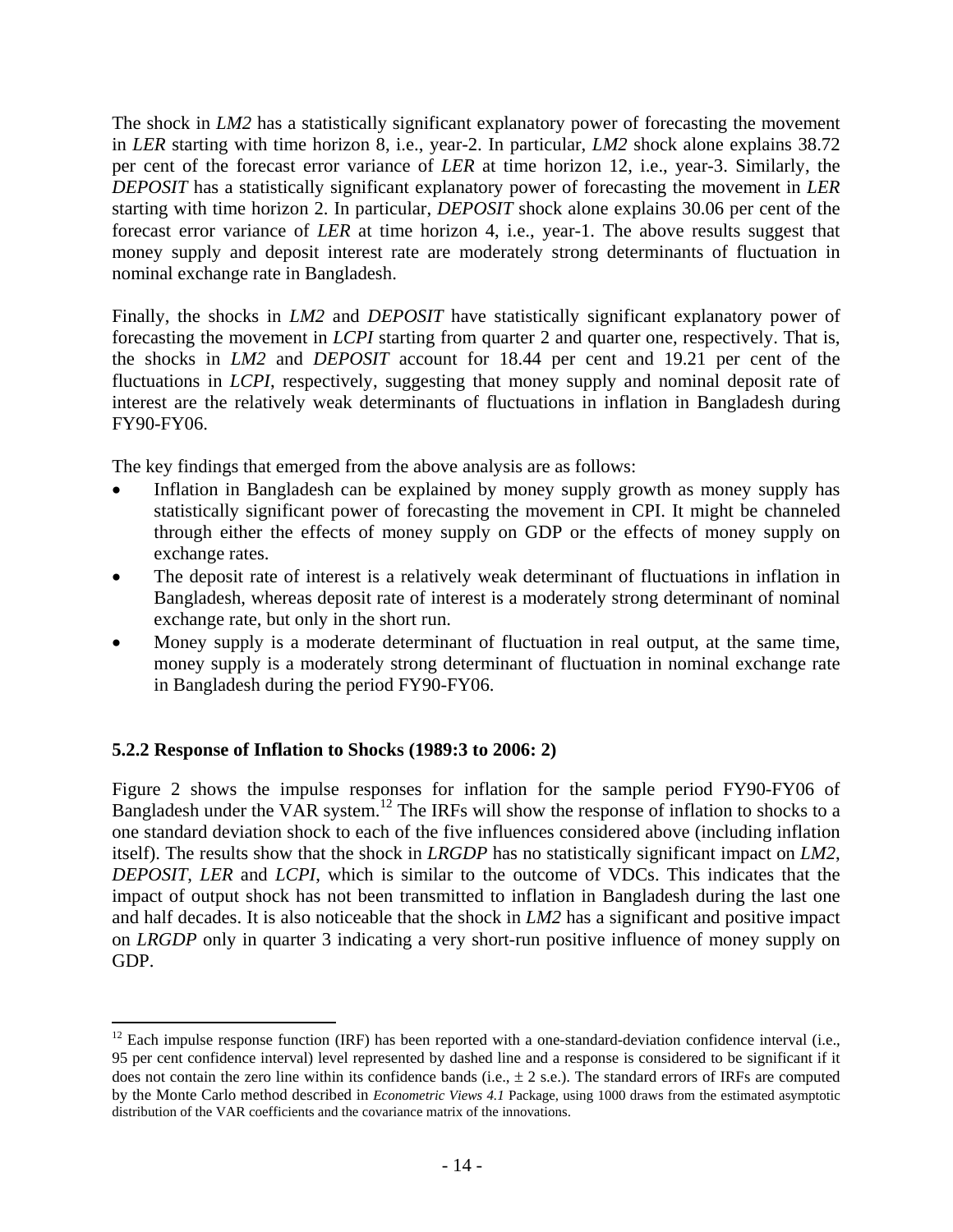Likewise, it is also noticeable that the shock in *LM2* has a significant and positive impact on *LER* only upto 3rd quarter and then dissipates over the rest of the period, indicating a moderately short-run positive influence of money supply on nominal exchange rate. At the same time, the shock in *DEPOSIT* has a significant and positive impact on *LER* only upto 3rd quarter and then dissipates over the rest of the periods indicating a moderately short-run positive influence of deposit interest rate on nominal exchange rate.

And finally, the shock in *LCPI* has no statistically significant impact on *LM2*, *DEPOSIT*, *LER* and *LRGDP*, which is also very much in line with the outcome of VDCs. However, an exogenous increase in inflation has a persistent effect, with a statistically significant increase in inflation for 6 quarters or 1.5 years following the initial response. This is an important finding for policy makers in their decision making process, since control of inflation is based on past realized inflation. However, it is more important to observe the response of inflation to money supply, nominal exchange rate and deposit interest rate. First of all, the response of *LCPI* to *LM2* shock is positive and significant only up to two and a half quarters suggesting a short-run positive influence of money supply on inflation. Similarly, the response of *LCPI* to *LER* shock is positive and significant only up to 2nd quarter, which indicates a short-run positive influence of nominal exchange rate on inflation. The above results suggest that expansionary policies, whether reflected in higher money supply or exchange rate depreciation, lead to higher inflation, and the impact is statistically significant in the context of Bangladesh during the period FY90- FY06.

Lastly, the shock in *DEPOSIT* has a significant and negative impact on *LCPI* only up to the quarter 2 indicating a short-run negative influence of interest rate on inflation. This seems to be an interesting result in the sense that interest rate is supposed to respond positively with inflation as suggested by the economic theory. Since the paper did not observe any kind of effect of inflation on interest rate throughout the estimation process, the above result brings a few thoughts about the relationship between interest rate and inflation. It seems that increase in nominal deposit interest rate in Bangladesh makes people spend less or save more. This is usually a normal picture in the developed world, where changes in interest rate affects peoples' decision in terms of spending. In Bangladesh, lower investment opportunities might be the appropriate explanation for such behaviour of inflation due to change in deposit interest rate.

In conclusion, the results from IRFs suggest that increase in money supply and exchange rate depreciation have a positive influence on inflation, whereas increase in deposit interest rate has a negative influence on inflation in Bangladesh; although all of the above effects are short-run influence.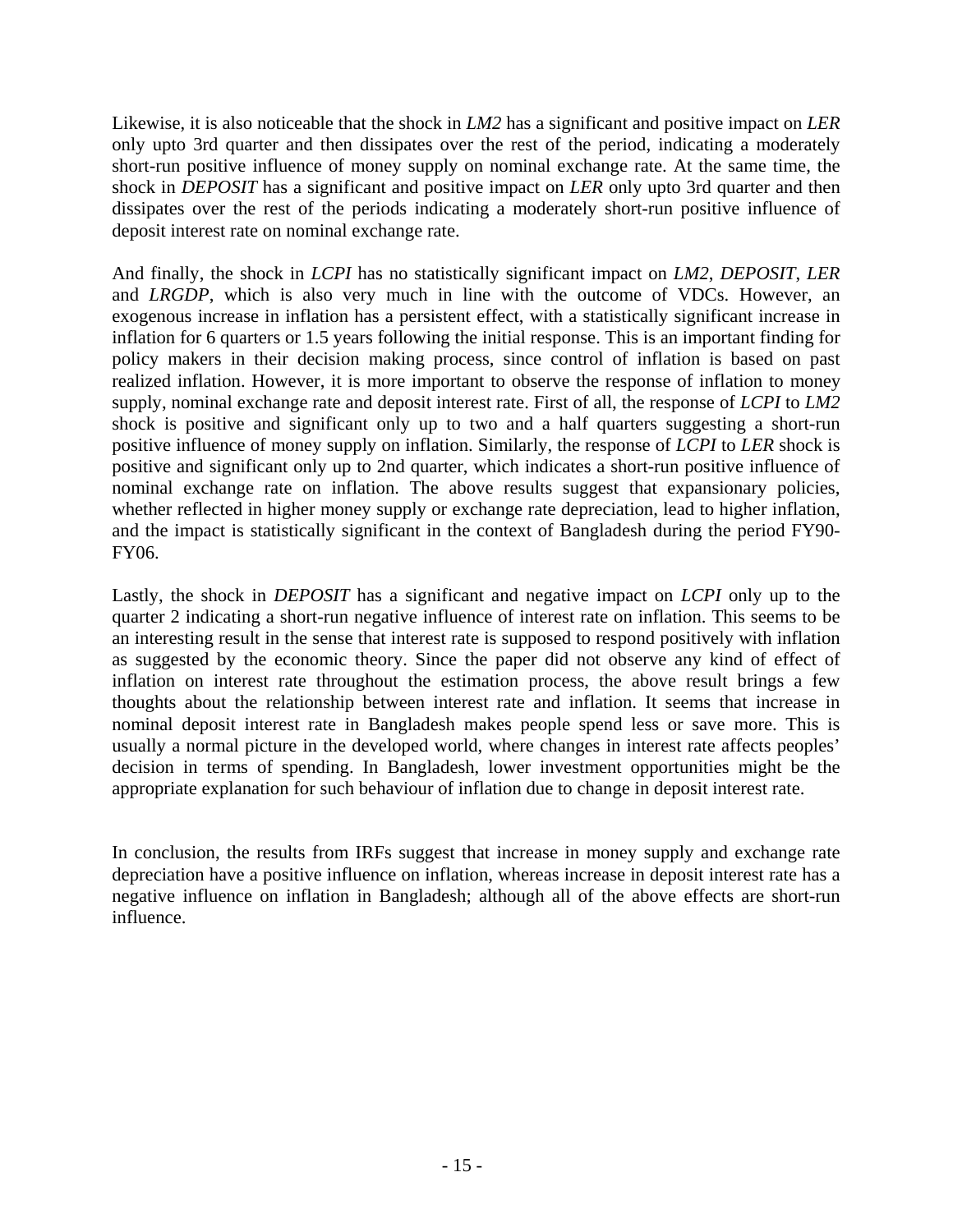

## **Figure 2: Impulse Responses: Inflation Model (1989:3-2006:2)**

#### **6. Conclusions and Policy Implications**

The purpose of this paper was to find out the sources of inflation in the context of Bangladesh during the period FY90-FY06. In this regard, the paper explained the historical trends of inflation, role of factors such as money supply growth, exchange rate depreciation and interest rates and their interrelationships. It is observed that Bangladesh experienced a moderate level of inflation during the last one and half decades. The data reveal the fact that inflation in Bangladesh varies mainly with food prices and rural inflation, especially since the mid-1990s. In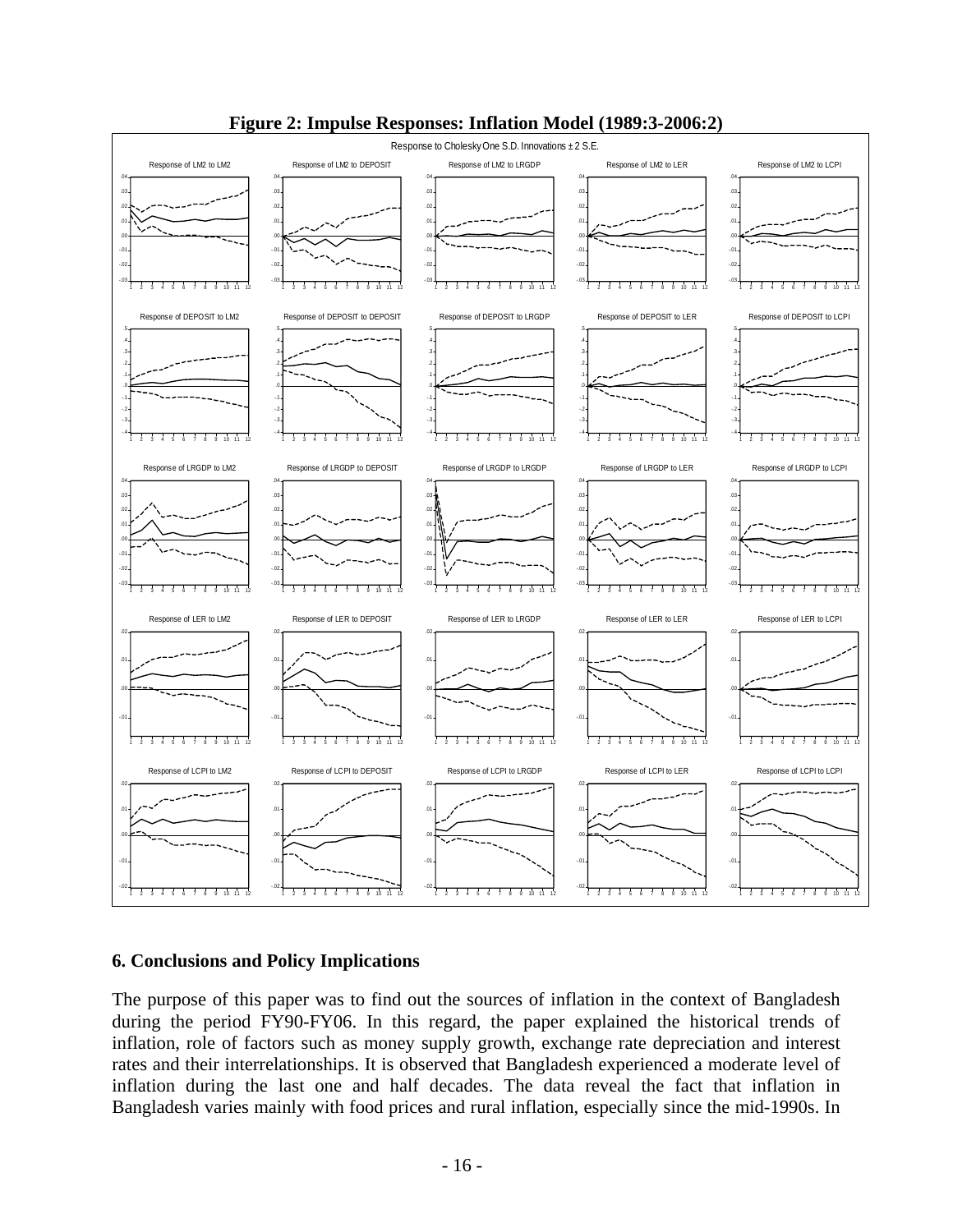regard to relationship with sources of inflation, the data reveal that money supply growth and exchange rate depreciation appear as significant.

An assessment of the empirical evidence has been performed using the unrestricted VAR model, where a quarterly data set is used for variables, namely, money supply, deposit interest rate, real GDP, nominal exchange rate and CPI for the period FY90-FY06. The major findings that emerge from the analysis are as follows:

- The empirical findings strongly support the historical data that inflation in Bangladesh during FY90-FY06 has been a monetary phenomenon. In particular, VDCs support the view that money supply has an explanatory power of forecasting the movements in consumer price index, although the fluctuations seem relatively weak. On the other hand, IRFs show a short-run but positive influence of money on inflation, which is very much in line with the outcome of VDCs. The finding of this paper justifies cautions and restrained monetary policy stance taken by Bangladesh Bank to control inflation.
- Exchange rate depreciation positively affects inflation in Bangladesh as suggested by the results from IRFs. In particular, IRFs depict a short-run positive influence of nominal exchange rate on CPI. This result is expected, as depreciation results in higher prices of import items and thus reflected in the import price index. It had been observed that among supply side factors, import price index is the most significant variable (Majumder,  $2006$ ).<sup>13</sup> Thus domestic inflation in Bangladesh can be controlled by influencing the import price index through exchange rate stability.
- The results from both VDCs and IRFs suggest that deposit interest rate has a significant and negative impact on CPI, give an explanation for demand side management in the economy. This arises from the fact that increases in interest rate result in decreases in spending, which ultimately reflects in lower prices of the final goods.
- The estimated VDCs suggest that money supply affects both output and exchange rate in the short-run indicating that money supply is a moderate determinant of fluctuation of output but a strong determinant of fluctuations in the exchange rate in Bangladesh. Results from IRFs also support those of VDCs in the sense that money supply has a significantly positive influence on output only in the  $3<sup>rd</sup>$  quarter, while it has a significantly positive influence on exchange rate up to 3<sup>rd</sup> quarter. Both results jointly establish the fact that money supply increases output and the exchange rate in Bangladesh.
- Finally, it has been observed that deposit interest rate has a significantly positive influence on exchange rate, supported by both VDCs and IRFs.

The results of the empirical analysis support a strong demand side management in the Bangladesh economy. Probably this is one of the principal contributions of this paper emerging from the empirical investigation. The paper presents evidence which suggests that the contribution of money supply increase to inflation is more significant than other variables such as nominal deposit rate of interest and nominal exchange rate. Though the findings of this paper did not consider the effect of exchange rate regimes on inflation, however, many developing country experiences suggest that the move from fixed exchange rate regimes to flexible exchange rate regimes can be inflationary (Loungani and Swagel, 2001). Thus, there is need for

 $\overline{a}$ 

<sup>&</sup>lt;sup>13</sup> In this regard, it is clarified that this paper could not consider import price index as another factor of inflation due to data unavailability on a quarterly basis. However, yearly data on import price index is available.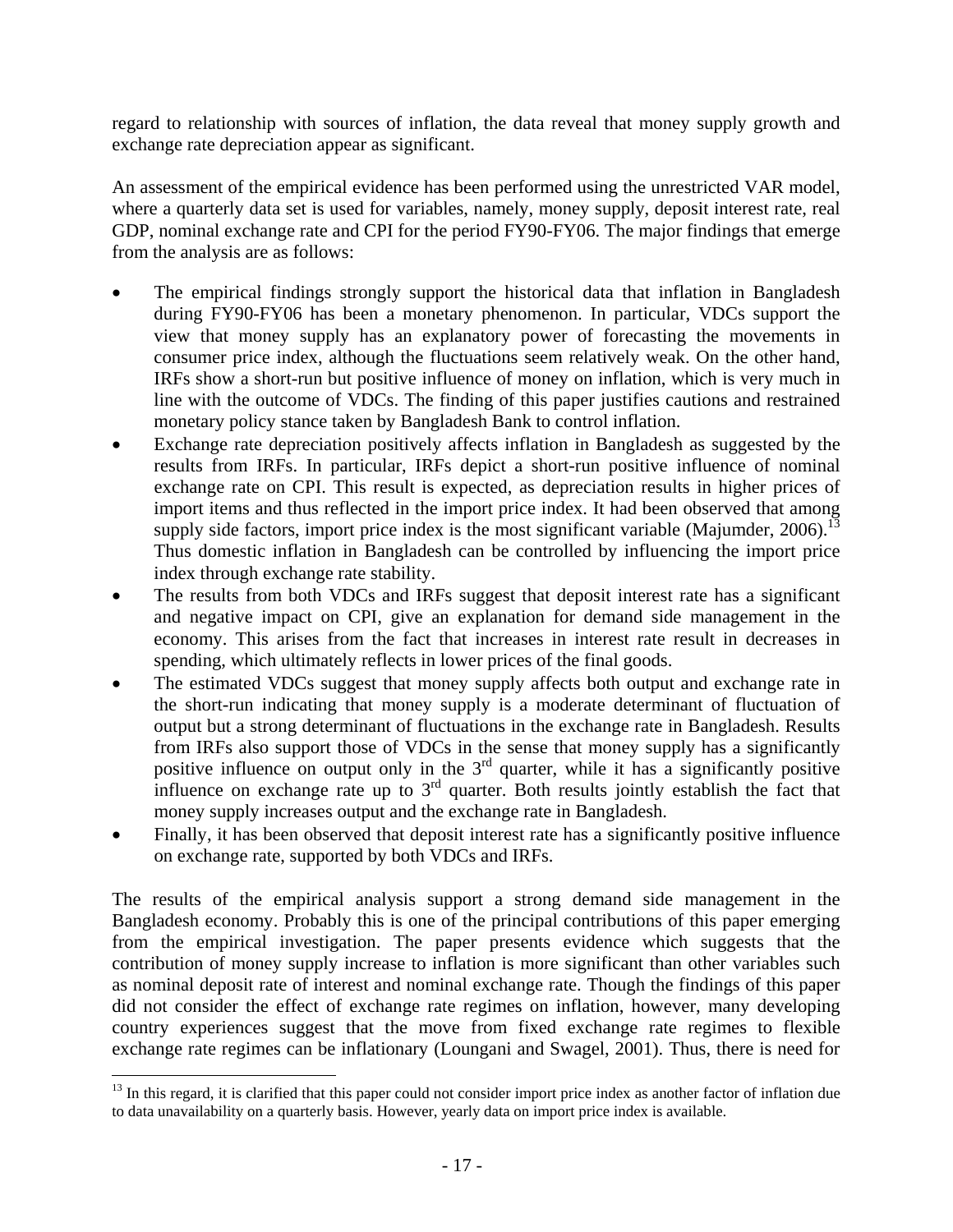conducting prudent monetary policy on a continuous basis in order to control the rate of inflation, stabilize the foreign exchange market, and improve real demand for money, so as to maintain internal macroeconomic stability and to face external challenge in the long-run.

The findings of this study should be viewed with caution since it has several limitations that might usefully be addressed in future work. First, the paper hardly considered the supply side factors of inflation such as food supply shortage either due to seasonality or natural disasters, import price index or wage rate index. Since some policy makers argue that supply side factors have a close association to inflation in the Bangladesh economy, a closer look on the cost behaviour in the relevant period would be useful in the policy making process. Thus a systematic investigation is needed to examine the effects of supply side factors on inflation in Bangladesh. Second, inflation in developing countries is often linked to fiscal deficits; availability of quarterly data on fiscal deficit would greatly benefit the analysis of the relationship between inflation and fiscal imbalances in the country.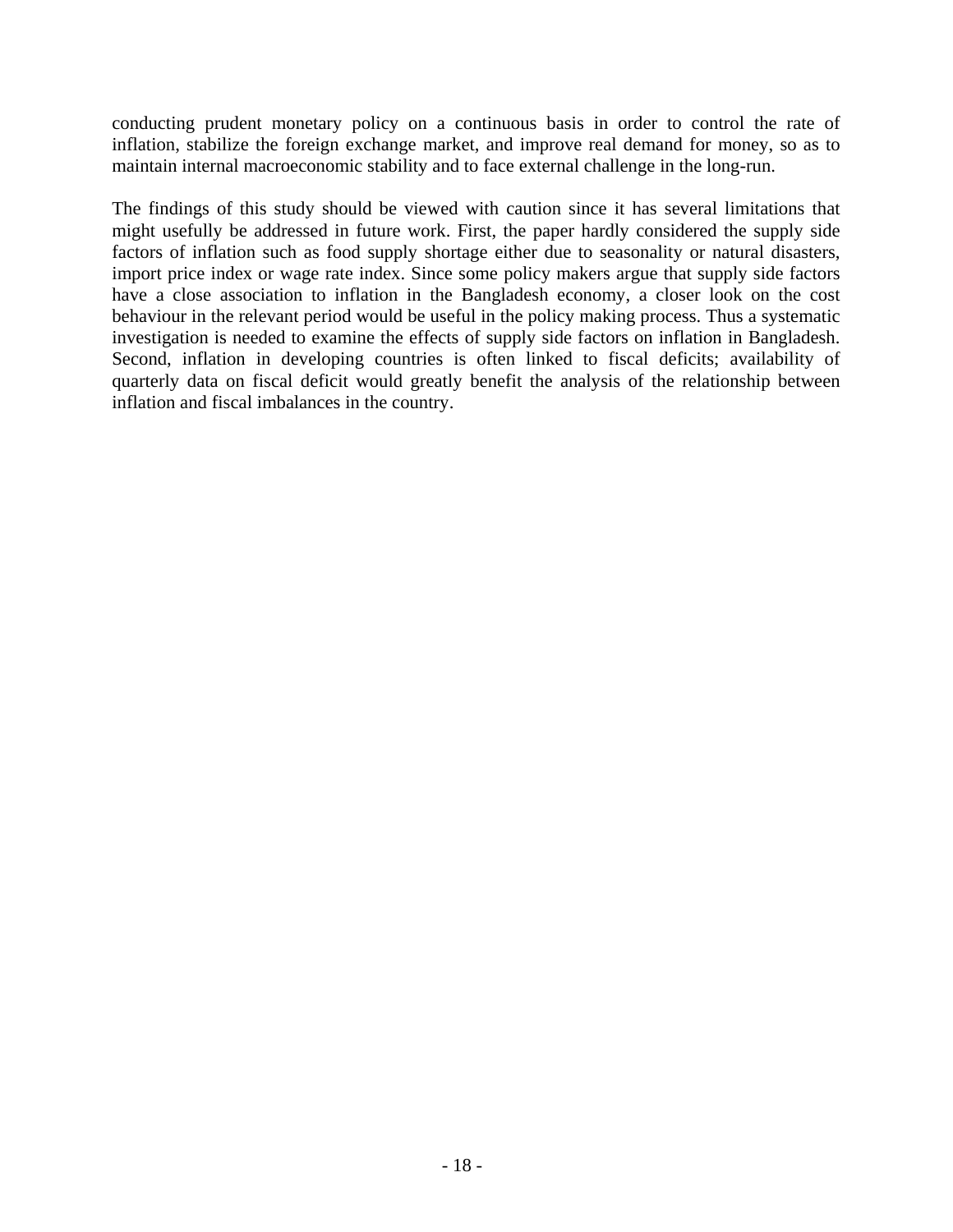#### **References**

Ahmed, Sadiq (2006). "The Political Economy of Development Experience in Bangladesh" in Sadiq Ahmed and Wahiduddin Mahmud (eds.), *Growth and Poverty: The Development Experience of Bangladesh,* Dhaka: The University Press Limited.

Ahmed, Shamim and Md. Ezazul Islam (2006). *"Interest Responsiveness of Investment Spending in Bangladesh: A VAR Approach,"* Working Paper Series: WP0608, Bangladesh Bank: Policy Analysis Unit.

Akhtaruzzaman, M. (2005) *"Inflation in the Open Economy: An Application of the Error Correction Approach to the Recent Experience in Bangladesh,"* Working Paper Series: WP0602, Volume 1, Number 2, Bangladesh Bank: Policy Analysis Unit.

Ball, Lawrence and N. Gregory Mankiew (1995). "Relative Price Changes as Aggregate Supply Shocks," *Quarterly Journal of Economics,* pp. 161-194.

Begum, Nazma (1991). "A Model of Inflation for Bangladesh," *Philippines Review of Economics and Business,* Vol. 28, No. 1, pp. 100-117.

Chopra, Ajai (1985). "The Speed of Adjustment of Inflation Rate in Developing Countries: A Study of Inertia," *IMF Staff Papers*, Vol. 32, No. 4, pp. 693-733.

Chowdhury, Abdur R., Minh Q. Dao and Abu N. M. Wahid (1995). "Monetary Policy, Output and Inflation in Bangladesh: A Dynamic Analysis," *Applied Economic Letters,* Vol. 2, No. 3, pp. 51-55.

Dickey, D.A. and W.A. Fuller (1979). "Distribution of the Estimators for Autoregressive Time Series with a Unit Root," *Journal of the American Statistical Association,* Vol. 74, pp. 427-431.

––––––––– (1981). "Likelihood Ratio Statistics for Autoregressive Time Series with a Unit Root," *Econometrica,* Vol. 49, pp. 1057-1072.

Granger, C.W.J. (1969). "Investigating Causal Relations by Econometric Methods and Cross-Spectral Methods," *Econometrica,* Vol. 34, pp. 424-438.

Hossain, M. Akhtar (1995) *Inflation, Economic Growth and the Balance of Payments in Bangladesh: A Macroeconomic Study*, Dhaka: The University Press limited.

––––––––– (2002). *"Exchange Rate Responses to Inflation in Bangladesh,"* IMF Working Paper WP/02/166: International Monetary Fund

Khan, Mohsin S. and Axel Schimmelpfennig (2006). *"Inflation in Pakistan: Money or Wheat?"* IMF Working Paper WP/06/60, International Monetary Fund: Middle East and Central Asia Department.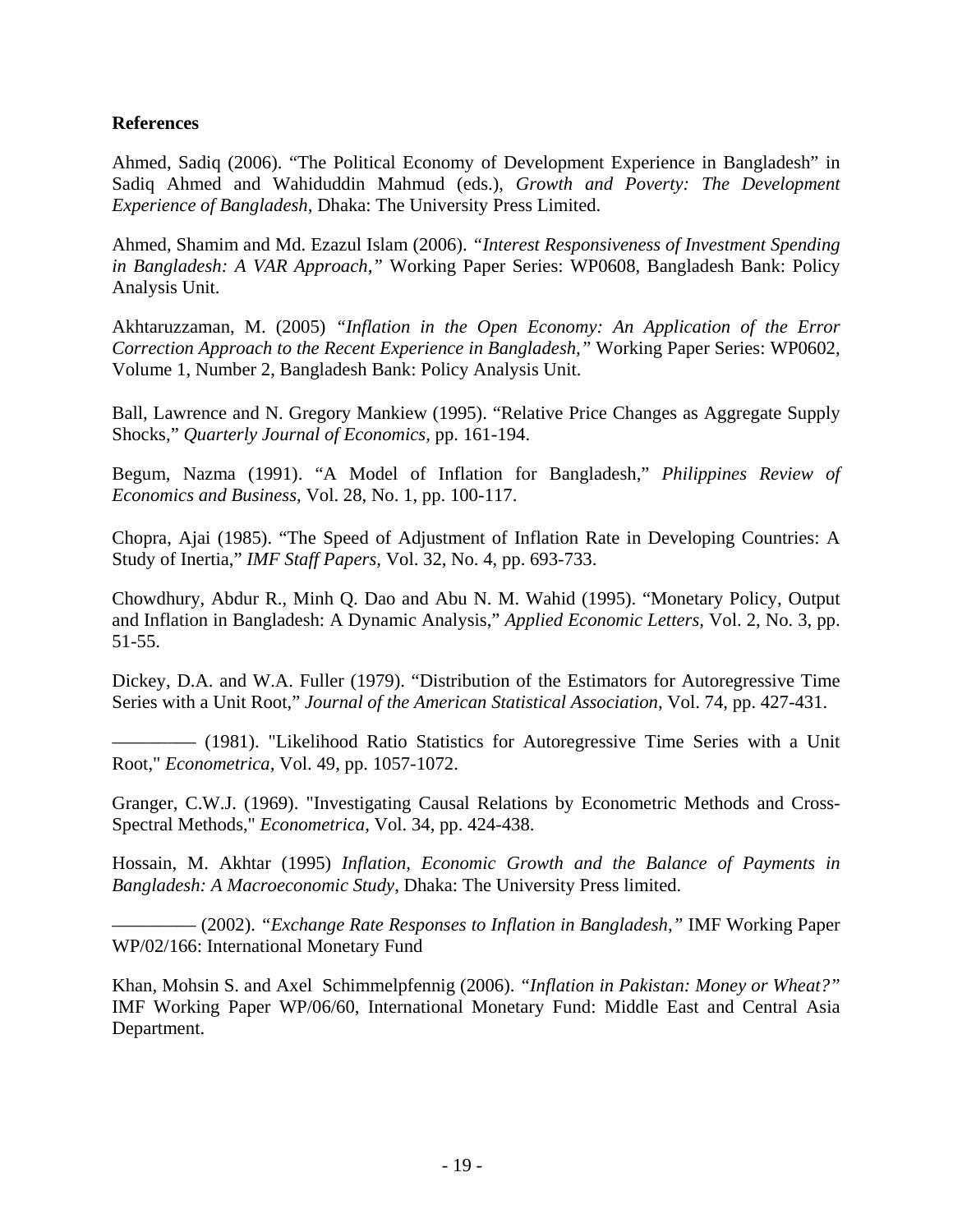Leheyda, Nina (2005). *"Determinants of Inflation in Ukraine: a Cointegration Approach,"* Mimeo, University of Mannheim, Mannheim: Centre for Doctoral Studies in Economics and Management (CDSEM).

Lipsey, R., P. Steiner and D. Purvis (1982). *Economics*, 7<sup>th</sup> Edition, New York: Harper Collins Pub. Inc.

Liu, Olin and Olumuyiwa S. Adedeji (2000). *"Determinants of Inflation in the Islamic Republic of Iran-A Macroeconomic Analysis"* IMF Working Paper WP/01/198, International Monetary Fund: Middle Eastern Department.

Liviatan, Nissin and S. Piterman (1986). "Accelerating Inflation and Balance of Payments Crises, 1973-1984," in the *Israeli Economy,* ed. By Yoram Ben-Porath, pp. 320-46, Cambridge: Harvard University Press.

Loungani, P. and P. Swagel (2001). *"Sources of Inflation in Developing Countries,"* IMF Working Paper WP/01/198: International Monetary Fund.

Majumder, M. Alauddin (2006). "Inflation in Bangladesh: Supply Side Effects," *Policy Notes Series: PN 0705,* Research Department, Bangladesh Bank: Policy Analysis Unit.

Mankiew, N. Gregory (1997). *Macroeconomics,* Third Edition, New York: Worth Publishers, Inc.

Montiel, Peter (1989). "Empirical Analysis in High-Inflation Episodes in Argentina, Brazil and Israel," *IMF Staff Papers,* Vol. 36, No. 3, pp. 527-549.

Patterson, Kerry (2002). *An Introduction to Applied Econometrics: A Time Series Approach*, New York: PALGRAVE

Phillips, P.C.B. and P. Perron (1998). "Testing for a Unit Root in Time Series Regressions," *Biometrika,* Vol. 61, pp. 631-653.

Rahman, M. Habibur (2005). "Relative Effectiveness of Monetary and Fiscal Policies on Output Growth in Bangladesh," *Working Paper Series: WP 0601*, Research Department, Bangladesh Bank: Policy Analysis Unit.

Sergent and Wallace (1981). "Some Unpleasant Monetarist Arithmetic," *Federal Reserve Bank of Minneapolis Quarterly Review,* Vol. 5: pp 1-17.

Shahiduzzaman, Md (2006). "A Measure of Core Inflation in Bangladesh," *Working Paper Series: WP 0701*, Research Department, Bangladesh Bank: Policy Analysis Unit.

Sims, C.A. (1972). "Money, Income and Causality," *American Economic Review,* Vol. 62 (4), pp. 540-542.

–––––––– (1980). "Macroeconomics and Reality," *Econometrica,* 48, pp. 1-48.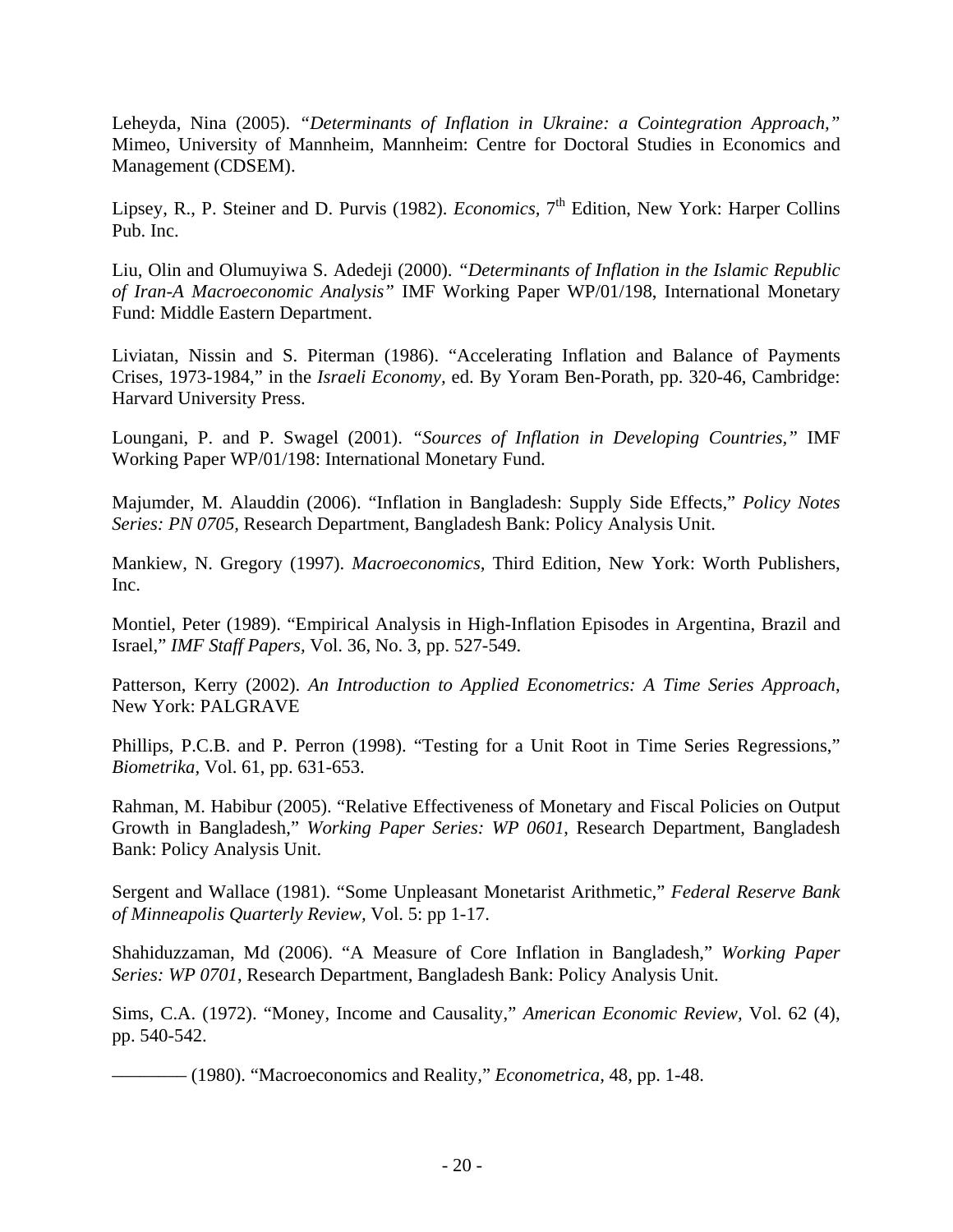Taslim M. A. (1982). "Inflation in Bangladesh: A Reexamination of the Structuralist-Monetarist Controversy" *The Bangladesh Development Studies,* Vol. 10, No. 1, pp. 23-52.

––––––––– and A. Chowdhury (1995). Macroeconomic Analysis, Sydney: Prentice Hall.

Ubide, Angel (1997). *"Determinants of Inflation in Mozambique,"* IMF Working Paper WP/97/145: International Monetary Fund.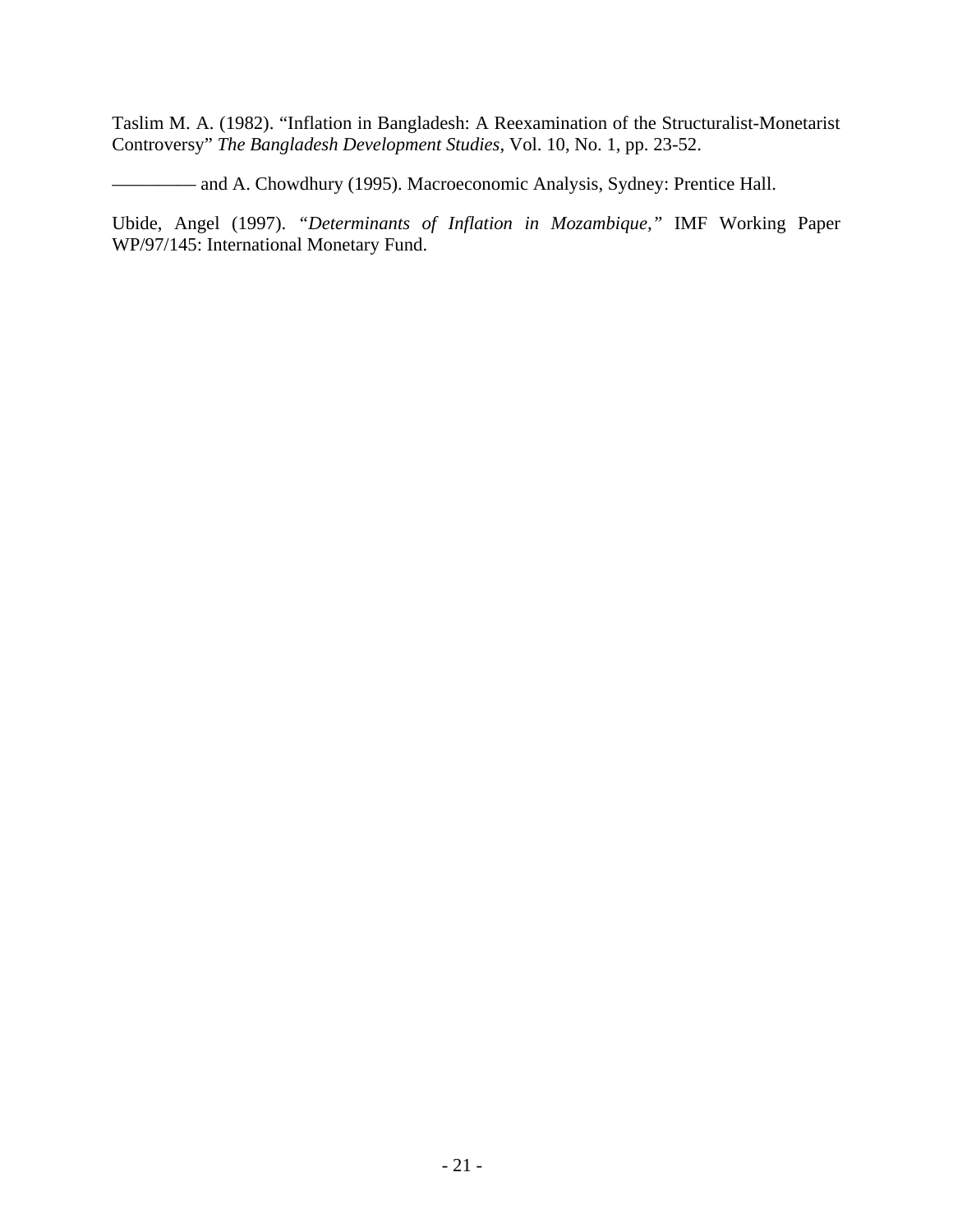|                         | Average<br>Period | Bangladesh | India   | Nepal   | Pakistan | Sri Lanka |
|-------------------------|-------------------|------------|---------|---------|----------|-----------|
|                         | 1990-95           | 4.20       | 10.16   | 10.50   | 11.72    | 9.83      |
| <b>Inflation rate</b>   | 1996-00           | 3.82       | 5.85    | 6.49    | 7.57     | 7.80      |
|                         | 2001-04           | 3.39       | 4.02    | 3.87    | 5.28     | 9.04      |
|                         | 1990-04           | 3.83       | 6.87    | 7.17    | 8.40     | 8.88      |
|                         | 1990-95           | 4.65       | 5.33    | 5.14    | 4.61     | 5.57      |
| <b>GDP</b> growth       | 1996-00           | 5.21       | 5.79    | 4.83    | 3.27     | 5.04      |
| rate                    | 2001-04           | 5.12       | 6.19    | 2.94    | 4.10     | 3.58      |
|                         | 1990-04           | 4.96       | 5.71    | 4.45    | 4.03     | 4.86      |
|                         | 1990-95           | 24.74      | 49.44   | 33.06   | 43.72    | 31.49     |
| M2/GDP                  | 1996-00           | 28.72      | 56.41   | 41.99   | 45.03    | 35.92     |
| ratio                   | 2001-04           | 36.84      | 70.36   | 53.78   | 44.00    | 40.36     |
|                         | 1990-04           | 29.29      | 57.34   | 41.57   | 44.23    | 35.33     |
|                         | 1990-95           | $-0.27$    | $-4.83$ | $-3.42$ | $-0.31$  | 2.13      |
| <b>Exchange</b><br>rate | 1996-00           | $-2.79$    | $-1.65$ | $-1.25$ | $-5.77$  | $-1.79$   |
| depreciation            | 2001-04           | $-1.43$    | 1.40    | 0.33    | $-0.20$  | $-0.15$   |
|                         | 1990-04           | $-1.42$    | $-2.11$ | $-1.70$ | $-2.10$  | 0.21      |
|                         | 1990-95           | 3.79       | $-0.24$ | $-2.90$ | $-0.53$  | 2.61      |
| <b>Real interest</b>    | 1996-00           | 2.62       | 2.09    | $-1.47$ | 2.44     | 1.99      |
| rate                    | 2001-04           | 4.51       | 1.85    | $-0.74$ | 1.83     | $-0.23$   |
|                         | 1990-04           | 3.59       | 1.09    | $-1.84$ | 1.04     | 1.65      |

**Annex Table 1: Inflation and its Factors in South Asia: FY90-FY04** 

Source: World Development Indicators, 2006 (WDI 2006), World Bank (WB) and International Financial Statistics (IFS), International Monetary Fund (IMF).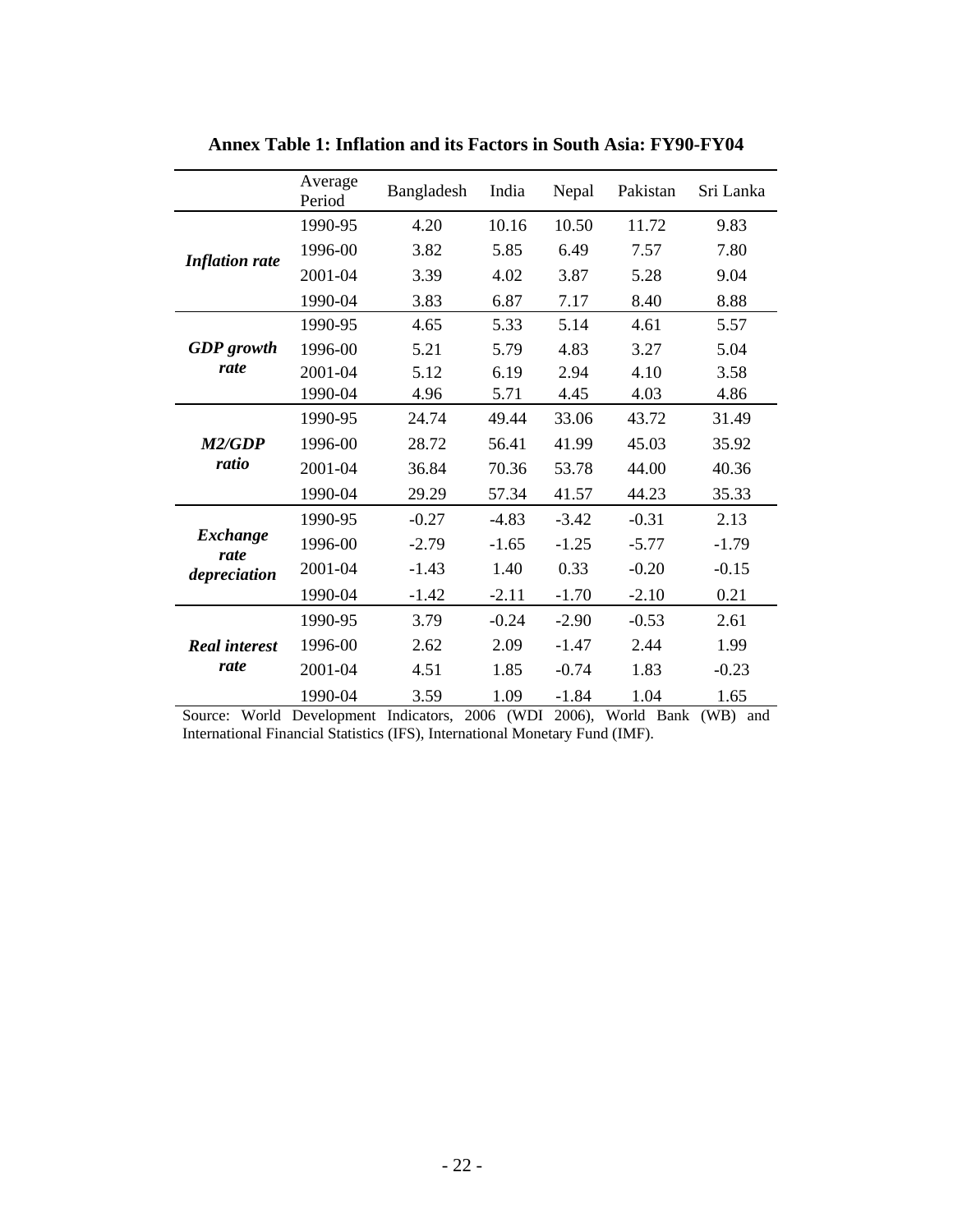| Category                         | <b>Rural Weights</b><br>(in percent) | Urban Weights<br>(in percent) |
|----------------------------------|--------------------------------------|-------------------------------|
| 1. Food, beverage and tobacco    | 62.96                                | 48.80                         |
| A. Food                          | 60.48                                | 44.53                         |
| <i>i</i> . Rice                  | 23.79                                | 11.28                         |
| ii. Fish (fresh) $&$ Dry fish    | 9.81                                 | 8.14                          |
| iii. Vegetables                  | 6.12                                 | 4.24                          |
| iv. Other food items             | 20.76                                | 20.87                         |
| B. Beverage and tobacco          | 2.48                                 | 4.27                          |
| 2. Non-food                      | 37.04                                | 51.20                         |
| A. Clothing and Footwear         | 6.88                                 | 6.79                          |
| B. Gross rent, fuel and lighting | 14.69                                | 22.17                         |
| C. Educational Expenses          | 2.69                                 | 5.23                          |
| D. Luxury goods                  | 2.28                                 | 1.75                          |
| E. Transport and Communication   | 2.98                                 | 7.07                          |
| F. Medical and Health expenses   | 2.79                                 | 2.97                          |
| G. Other non-food items          | 4.73                                 | 5.22                          |

**Annex Table 2: Composition of the Bangladesh CPI: Weights in FY96** 

*Notes: (i) The composition of Bangladesh CPI in terms of its weights in both rural and urban areas is based on 1995-96 Household Expenditure Survey (HES); (ii) Other food items consist of cereals, pulses, eggs, dry fish and meat, fruits, spices, edible oils and fats, milk and milk products etc.; (iii) Other non-food items include furniture and household equipment, recreation etc.* 

*Source: Compiled from Shahiduzzaman (2006).*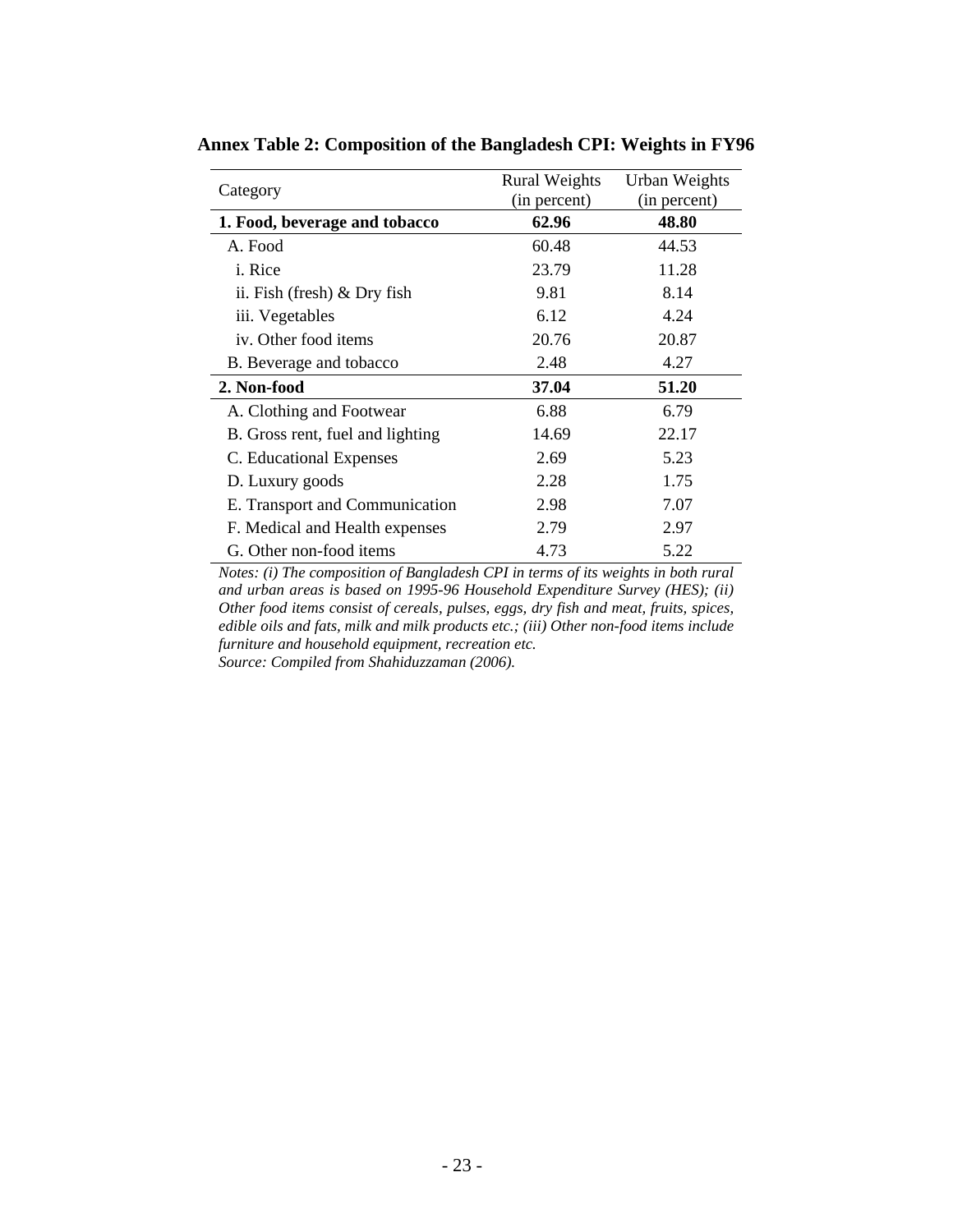| <b>Pair-wise Granger Causality Tests</b>    |            |             |                    |  |  |  |  |  |
|---------------------------------------------|------------|-------------|--------------------|--|--|--|--|--|
| <b>Null Hypothesis:</b>                     | <b>Obs</b> | F-Statistic | <b>Probability</b> |  |  |  |  |  |
| LCPI does not Granger Cause DEPOSIT         | 64         | 1.03        | 0.39               |  |  |  |  |  |
| <b>DEPOSIT</b> does not Granger Cause LCPI  |            | 0.44        | 0.78               |  |  |  |  |  |
| LER does not Granger Cause DEPOSIT          | 64         | 0.80        | 0.53               |  |  |  |  |  |
| <b>DEPOSIT</b> does not Granger Cause LER   |            | 1.88        | 0.13               |  |  |  |  |  |
| LM2 does not Granger Cause DEPOSIT          | 64         | 0.82        | 0.52               |  |  |  |  |  |
| DEPOSIT does not Granger Cause LM2          |            | 1.95        | 0.11               |  |  |  |  |  |
| LRGDP does not Granger Cause DEPOSIT        | 64         | 0.28        | 0.89               |  |  |  |  |  |
| <b>DEPOSIT</b> does not Granger Cause LRGDP |            | 0.39        | 0.81               |  |  |  |  |  |
| LER does not Granger Cause LCPI             | 64         | 2.24        | 0.08               |  |  |  |  |  |
| LCPI does not Granger Cause LER             |            | 2.32        | 0.07               |  |  |  |  |  |
| LM2 does not Granger Cause LCPI             | 64         | 2.84        | 0.03               |  |  |  |  |  |
| LCPI does not Granger Cause LM2             |            | 0.32        | 0.86               |  |  |  |  |  |
| LRGDP does not Granger Cause LCPI           | 64         | 1.90        | 0.12               |  |  |  |  |  |
| LCPI does not Granger Cause LRGDP           |            | 0.74        | 0.57               |  |  |  |  |  |
| LM2 does not Granger Cause LER              | 64         | 1.44        | 0.23               |  |  |  |  |  |
| LER does not Granger Cause LM2              |            | 1.89        | 0.12               |  |  |  |  |  |
| LRGDP does not Granger Cause LER            | 64         | 1.60        | 0.19               |  |  |  |  |  |
| LER does not Granger Cause LRGDP            |            | 1.04        | 0.39               |  |  |  |  |  |
| LRGDP does not Granger Cause LM2            | 64         | 0.44        | 0.78               |  |  |  |  |  |
| LM2 does not Granger Cause LRGDP            |            | 4.41        | 0.003              |  |  |  |  |  |

# **Annex Table 3: Results of Granger Causality**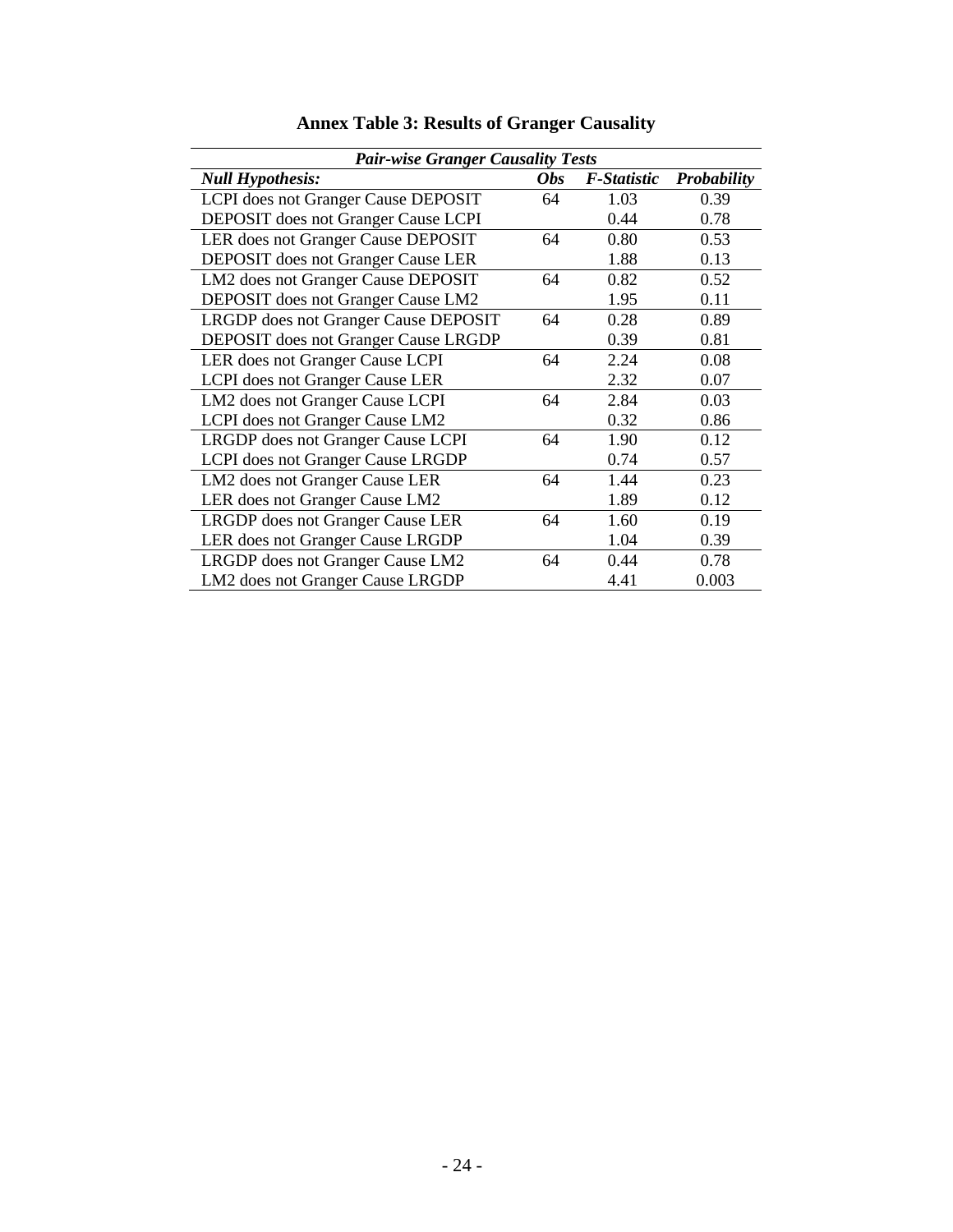

# **Annex Figure 1.1: Correlogram of Residuals: Inflation Model (1989:03-2006:2)**

*Note: Optimal lag length 12 has been used to make the residual almost white noise.*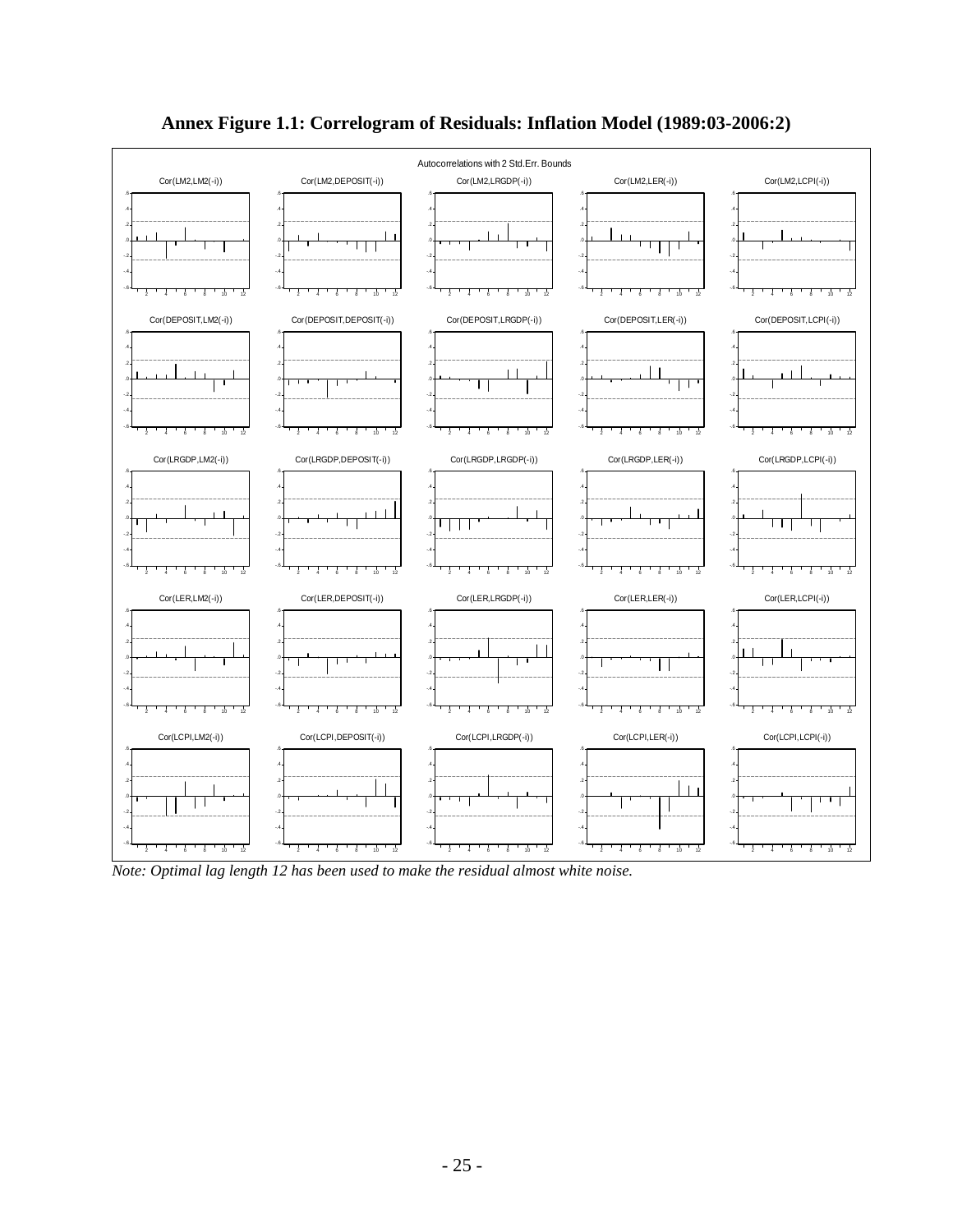

**Annex Figure 1.2: Stability Test-Recursive Residuals**